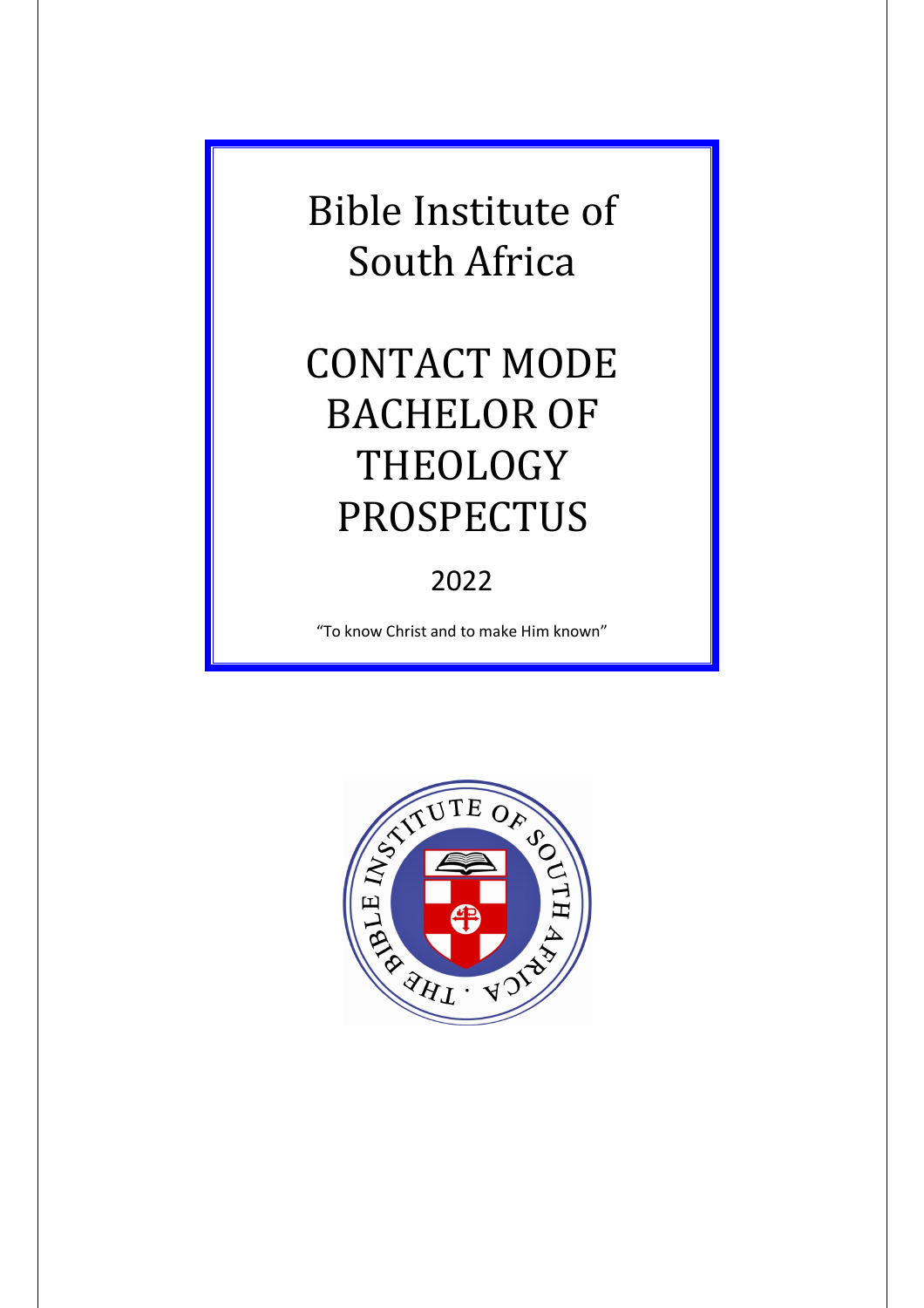# TABLE OF CONTENTS

### **Contents**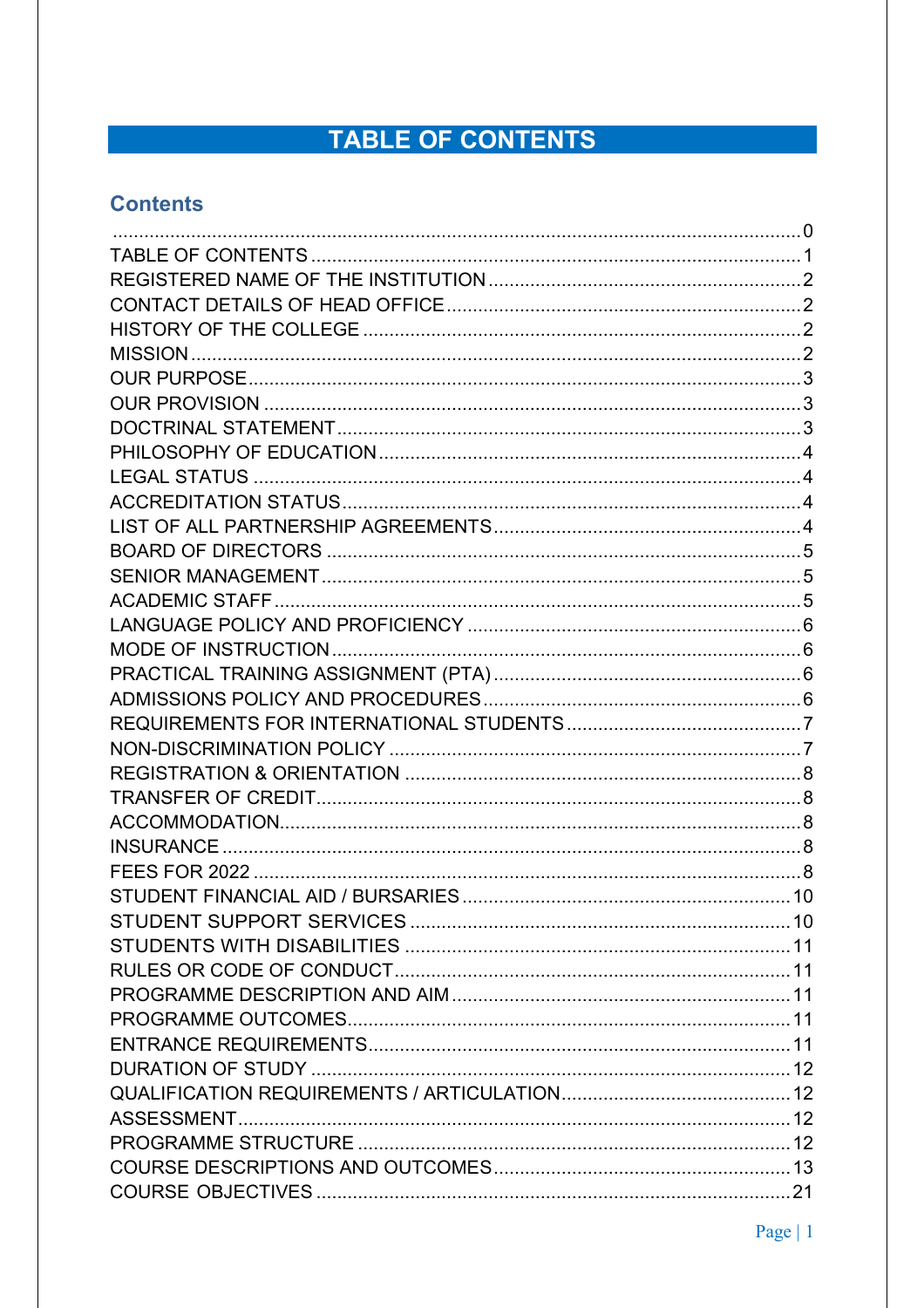### **REGISTERED NAME OF THE INSTITUTION**

The Bible Institute of South Africa NPC

### **CONTACT DETAILS OF HEAD OFFICE**

Principal: Dr Daniel Simango Address: The Bible Institute of South Africa 180 Main Road. Kalk Bay 7975 Cape Town. South Africa Tel. +27 (0)21 788 4116 Fax: +27 (0)21 788 7289 Email: bibleinstitute@bisa.org.za Website: www.bisa.org.za

### **HISTORY OF THE COLLEGE**

In the early part of the last century, theological education in South Africa was only available in the universities. In the 1920's, three evangelical ministers were concerned with the loose commitment to the gospel in the theological departments of the day. With this in mind, they wished to endow a theological professorship at one of the South African universities. However, because of the prevailing liberal theological influence, their wish was frustrated. Undaunted, they determined to establish a college where the evangelical doctrines of the Word of God would be taught.

Consequently, in 1923, they founded the Bible Institute of South Africa at Mowbray in the Cape Peninsula. Their intention was to create academic training of a high quality in order to provide the Church in South Africa with men and women equipped to meet the challenges of the time.

Throughout its history, the Institute has always been interdenominational. It has trained or contributed towards the training of evangelical ministers for most of the South African denominations e.g. the Assemblies of God, the Baptists, the Brethren, CESA (now REACH SA), and the Church of the Province of South Africa, the Dutch Reformed Church, the Methodist Church, the Presbyterian Church, the Congregational Church and other African Churches. Missionaries, too, have gone out to serve on foreign fields in most of the well-known missionary societies.

Immediately prior to World War II the Institute moved to Kalk Bay, where from small beginnings it has developed into the present extensive campus. Its programmes enjoy local and international academic recognition at the degree level. The original intention of the founders has therefore been fulfilled.

### **MISSION**

#### *Who we are*

We are a non-denominational, international, theological college committed to the evangelical faith of our confessing protestant reformational heritage.

#### *What we do*

We equip Christian men and women in Biblical truth and ministry in order to fulfil the Great Commission in Africa and throughout the world.

#### *Who we serve*

We serve the Church of the Lord Jesus Christ.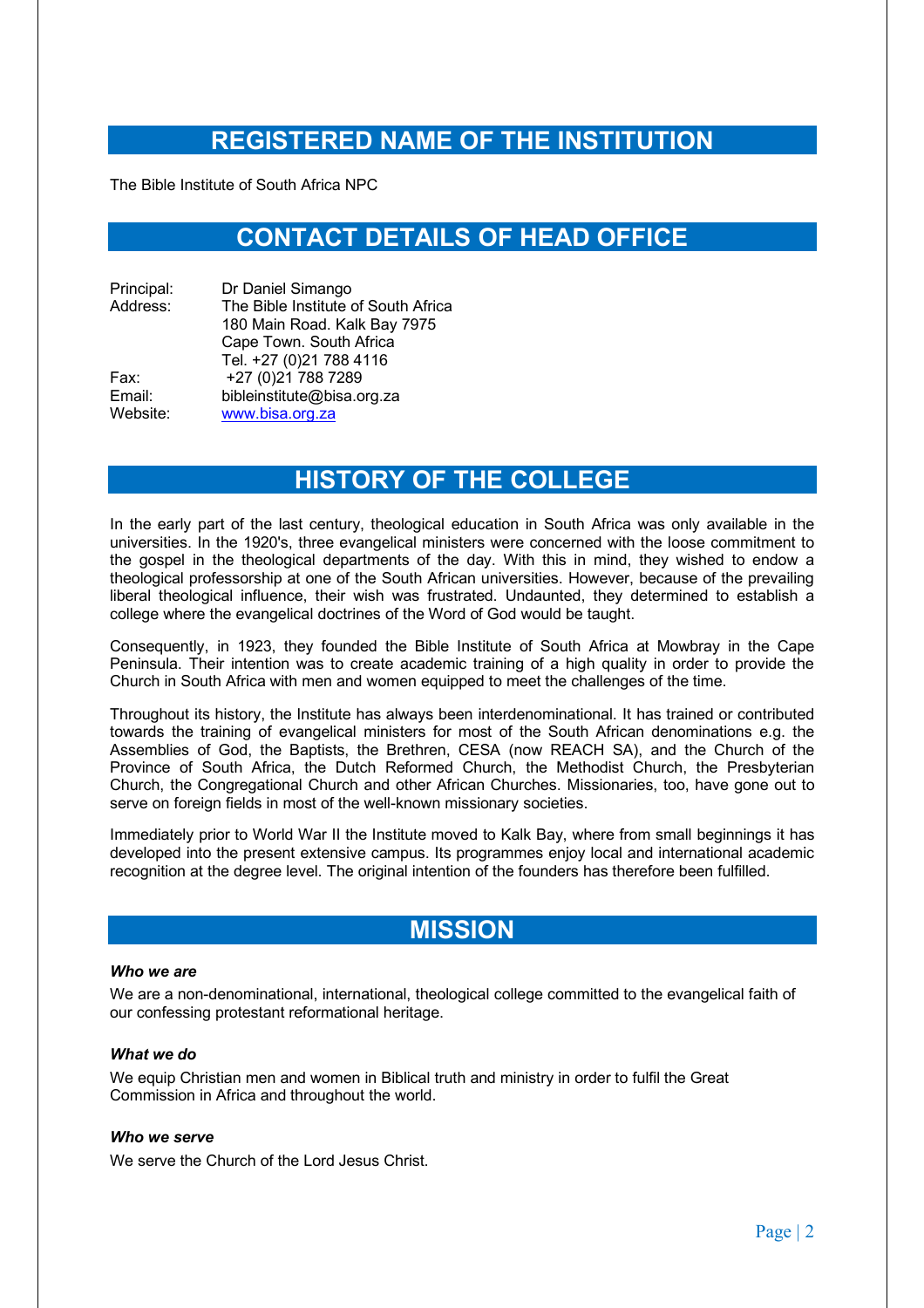### **OUR PURPOSE**

- We serve the Church of the Lord Jesus Christ by equipping Christian men and women in biblical truth and ministry expertise.
- We hold to the inspiration, inerrant and full authority of the Bible.
- We emphasise the importance of having a passion for the Kingdom of God, and exemplary Christian character.
- We are committed to the development of personal spirituality and practical skills for faithful effective ministry.
- We seek to pursue excellence in all aspects of life, in the college and in the community to the glory of God.

### **OUR PROVISION**

We offer training for Christian men and women that is:

- Academically and practically integrated.
- Accessible to existing and potential Christian leaders.
- Appropriate for the students we serve.
- Accredited by the Educational Authorities and recognised by the Church.

### **DOCTRINAL STATEMENT**

We believe that the Bible is the Word of God and revelation of God. We therefore accept the trustworthiness of its historical records, the authority of its teachings, and the truth of all Christ's utterances contained in it.

We believe in one God, eternally existing in three persons: Father, Son and Holy Spirit.

We believe in Jesus Christ, the only begotten Son of God, who was conceived by the Holy Spirit, born of the Virgin Mary, and is therefore true God and true man.

We believe that our Lord Jesus Christ died for our sins according to the Scriptures, voluntarily bearing our guilt and suffering as our substitute; and all those who believe in Him are now justified by His blood, and shall be saved from the wrath of God through Him.

We believe in His corporeal resurrection and ascension into Heaven, and His present life there as our Priest and Advocate.

We believe that man was created in the image of God, that he sinned and thereby incurred not only physical death, but also spiritual death, which is separation from God, and in consequence of "the fall" all human beings are born with a sinful nature.

We believe therefore in the universality and heinousness of sin, and in the necessity of being saved by grace, and that sonship with God is attained only by regeneration through the Holy Spirit, and faith in Jesus Christ.

We believe in the personality and the godhead of the Holy Spirit who came down upon earth on the day of Pentecost, and in His offices to convict the world in respect of sin and of righteousness and of judgement, and to indwell believers as their Teacher, Sanctifier and Comforter.

We believe in the Great Commission which our Lord has given to His Church to evangelise the world. and that this evangelisation is the great mission of the Church.

We believe in "that blessed hope", the personal return of our Lord and Saviour, Jesus Christ.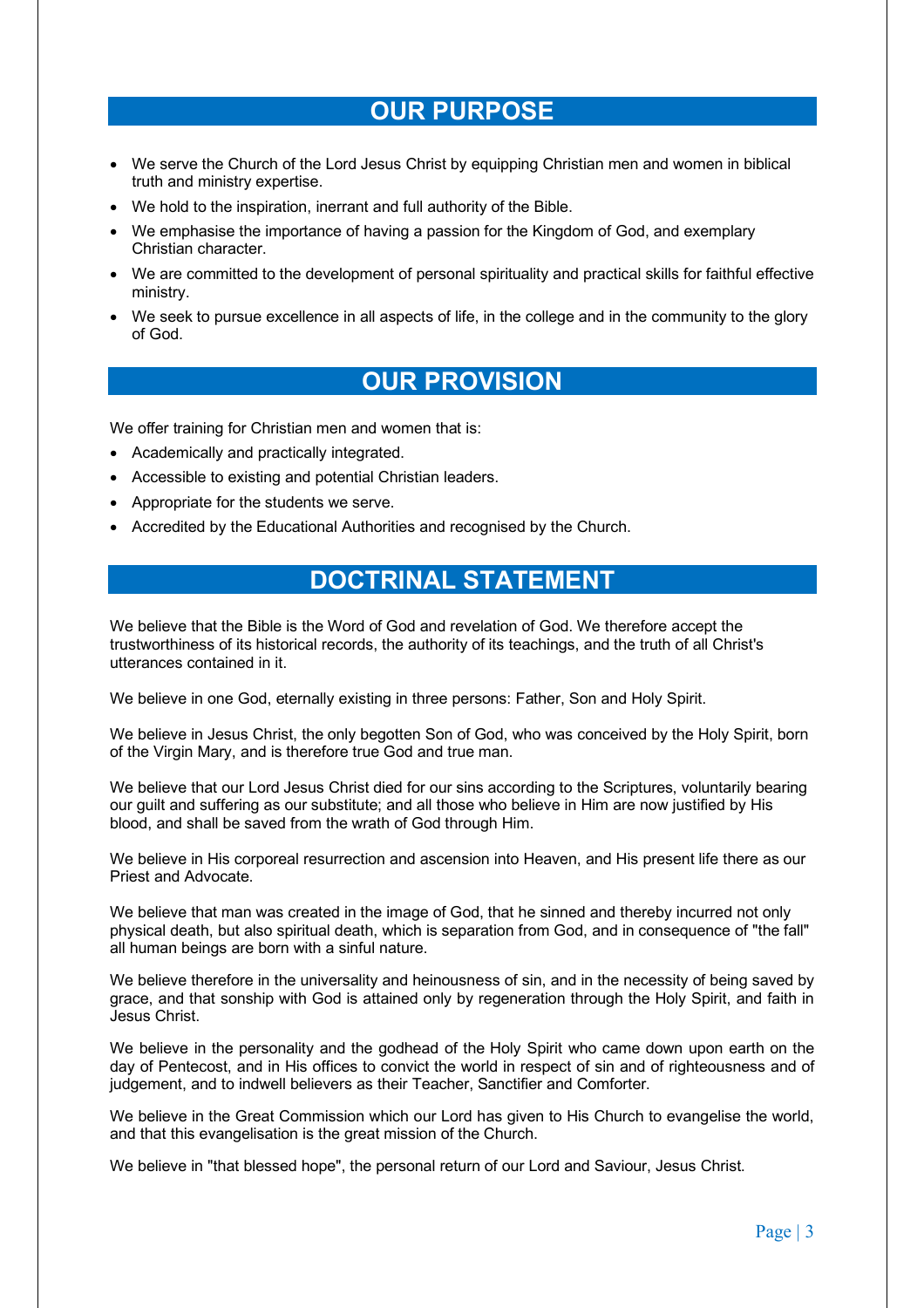We believe in the bodily resurrection of the just and the unjust; the judgment of the living and of the dead; the everlasting blessedness of the saved; and the everlasting punishment of the lost.

### **PHILOSOPHY OF EDUCATION**

Since the Bible is God's trustworthy and authoritative Word, it is always at the centre of our curriculum and training.

Our method of study and teaching employs the historic Protestant and Reformational hermeneutic in the interpretation of the Bible.

Our concern is more than just to impart knowledge; it is to take that knowledge and use it in the development of the skills and character that our students will need to be effective in their lives and ministries. Our goal is to help each student develop a Judeo-Christian world-and-life view.

We strive to help each student to think creatively and critically about the various issues they will face in their context of ministry, and to do so in a way that is biblical and preserves the bonds of peace and fellowship in our multi-denominational, multi-cultural and international Christian community on campus.

As a campus community we seek to model Christian faith, love, fellowship, witness, team-work and submission to the Lordship of Christ in every area of our lives, with a desire to glorify God in our teaching, learning and service.

We seek to enlist a teaching faculty who are evangelical in their theology, who model the truths they teach, who are skilled as educators and employ a variety of educational methods that encourage the abovementioned values.

We recognize our necessary dependence on God's grace and the enabling and direction of the Holy Spirit in all our labours and consequently value the role of prayer in all our activities.

### **LEGAL STATUS**

The Bible Institute of South Africa (BISA) is registered as a Section 21 company (Reg. no. 2004/011004/08) and a PBO (930007962).

### **ACCREDITATION STATUS**

The **Bachelor of Theology** (contact mode) is accredited by the Council on Higher Education (CHE), and the South African Qualifications Authority (SAQA) and is registered with the Department of Higher Education and Training until 31 December 2022 as a private higher education institution under the Act. Registration certificate No. 2018/HE08/002.

### **LIST OF ALL PARTNERSHIP AGREEMENTS**

The College has no formal partnership agreements with other institutions of higher education at present.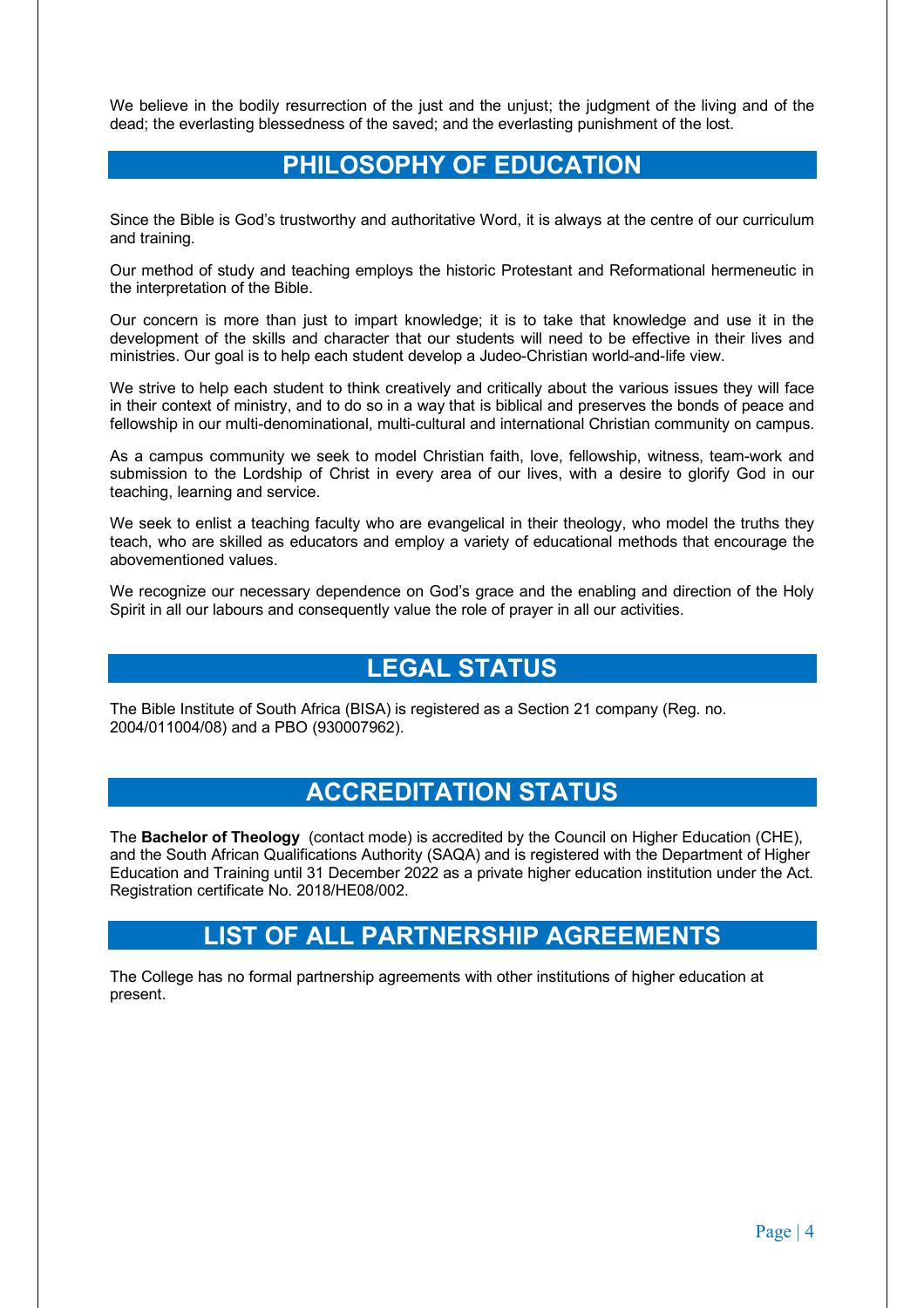# **BOARD OF DIRECTORS**

| <b>Names</b>                 | <b>Portfolio</b>          |
|------------------------------|---------------------------|
| Mr Shaun Courtney (Chairman) | Chairman                  |
| Mr Sydney Europa             | Secretary                 |
| Mr Geoff Jacobs              | <b>Human Resources</b>    |
| Rev Hilmar von Fintel        | Spiritual matters         |
| Dr Christopher Warton        | No Portfolio              |
| Mr Paul Theodosiou           | <b>Property Developer</b> |
| Dr Daniel Simango            | Principal/ CEO            |

# **SENIOR MANAGEMENT**

| <b>Name</b>              | <b>Position</b>                   |
|--------------------------|-----------------------------------|
| Dr Daniel Simango        | Principal/ CEO                    |
| <b>Rev Gideon Beukes</b> | Vice Principal & Dean of Students |
| Miss Lorna Bucklow       | <b>Acting Administrator</b>       |
| Mr Sizwe Maseti          | Acting Academic Dean              |
| Miss Lorna Bucklow       | Registrar                         |

# **ACADEMIC STAFF**

| <b>Full-time Faculty</b>                           | <b>Subjects</b>                                                        |
|----------------------------------------------------|------------------------------------------------------------------------|
| Gideon Beukes<br>BA, BTh, MTh, MA (Miss)           | New Testament, NT Greek, History of<br>Christianity, Muslim Evangelism |
| Miss Lorna Bucklow LTh, BA (Hons)                  | Academic Literacy, Computer<br>Literacy, Women's Ministries            |
| Sizwe Maseti<br>LTh, BA (Hons), MTh, PhD Candidate | Old Testament, World Religions                                         |
| Daniel Simango<br>BA, LTh, BA (Hons), MA (OT), PhD | Old Testament, Hebrew                                                  |
| Peter Smuts<br>BA, LLB, DipTh, MA (NT), PhD        | New Testament, Hermeneutics, NT<br>Greek, Biblical Theology            |
| <b>Part-time Faculty</b>                           | <b>Subjects</b>                                                        |
| Christo April<br>BTh, BA (Hons)                    | <b>Systematic Theology</b>                                             |
| <b>Tim Galage</b><br>MDiv, ThM                     | <b>New Testament</b>                                                   |
| James B. Krohn<br>MA, DTh                          | <b>Systematic Theology</b>                                             |
| Neil Henry<br>Dip Ed, BTh (Hons), MTh              | <b>Practical Theology</b>                                              |
| <b>Chris Warton</b><br>BSc, MSc                    | <b>Ethics</b>                                                          |
| <b>Brian Marimira</b><br>LTh, BA (Hons)            | <b>Ethics</b>                                                          |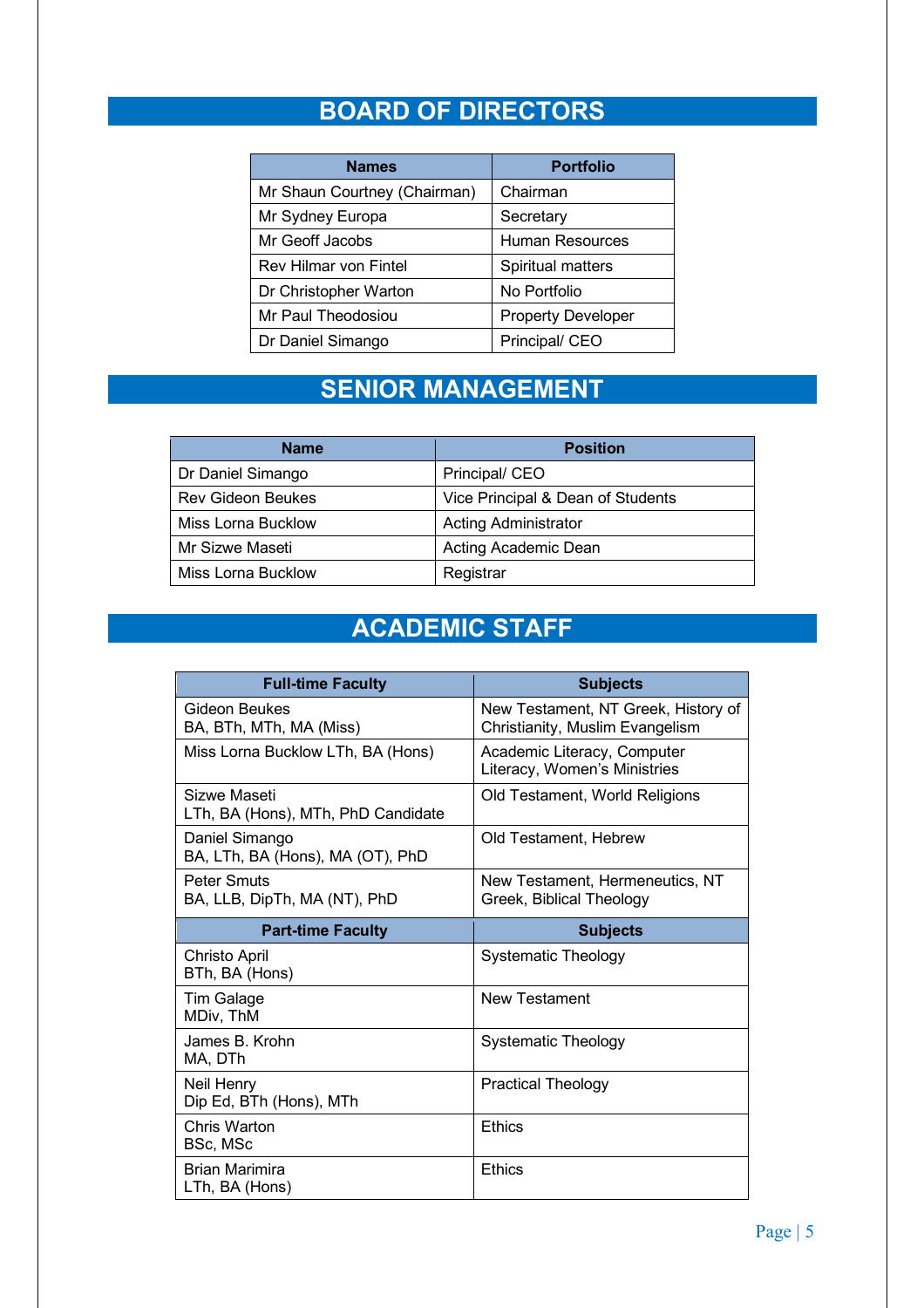### **LANGUAGE POLICY AND PROFICIENCY**

The primary teaching and learning mode at BISA is through contact lectures in the English language. It is therefore necessary for prospective students to be proficient in English - reading, writing, speaking, and listening. The college reserves the right to require a language examination of its choice as a prerequisite to admission. Students who do not meet the minimum English proficiency requirements for entrance into the BTh will be required to take English classes. In some cases however, students are advised to enrol for a recognised English language course as offered by various institutions.

### **MODE OF INSTRUCTION**

The main mode of instruction is through contact lectures held on Mondays to Fridays - please see the BISA calendar for details of the college academic year and terms. Class Timetables are published in advance of each term giving details of classes and venues. Classroom instruction includes lectures, group work, in-class presentations, multi-media presentations, interviews and written assignments.

Experiential learning strategies include quantitative research, self-directed ministry projects and focus groups.

Our students are also trained and prepared for Christian ministry through a dynamic interaction with people, field work or Practical Training Assignments, regular chapel services, Fellowship Group meetings and other opportunities to practise skills learnt.

### **PRACTICAL TRAINING ASSIGNMENT (PTA)**

Each student is required to do an on-going practical training assignment in a local church or Christian ministry during their course. **Successful fulfilment of the practical training assignment is a prerequisite for graduation.** 

Each student is assigned to a team as part of the training at BISA. Through these outreach teams, students are provided with opportunities to represent the Bible Institute in various locations during the year. Faculty members each lead a team during BISA's annual 'Ministry Week' where the teams work in local churches or further afield, living in the community and engaging in various forms of ministry, including preaching and teaching in a variety of contexts.

### **ADMISSIONS POLICY AND PROCEDURES**

In addition to the academic qualifications for the intended programme of study, applicants are assessed before entry to establish that they are Christians who are maturing spiritually in their personal walk with the Lord Jesus Christ. They should be in good standing with their local church, and in a reasonable state of health.

#### **Minimum Entrance Requirements**

The minimum requirement for entry into the BTh programme is Matriculation Exemption (or five "O" levels and two "A" levels). Special conditions may apply to applicants who are over 23 years of age who do not meet these requirements. Matriculation Exemption is not a pre-requisite for students over 45 years of age.

The Bible Institute must, at all times, defer to the Matriculation Board (HESA) in Pretoria, as the final authority when it comes to decisions relating to the granting of university entrance status to an applicant.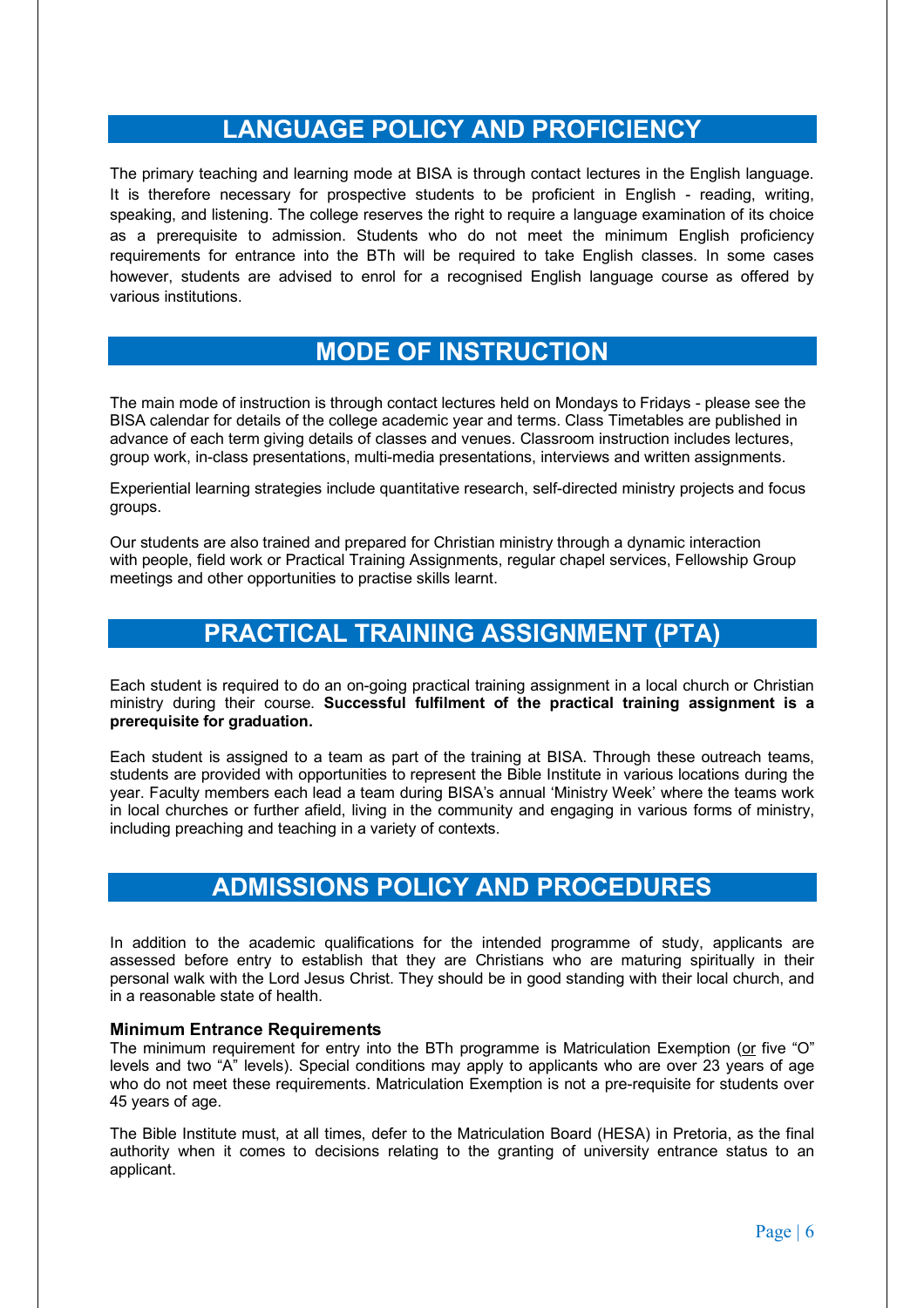The Registrar may be contacted to discuss eligibility before submitting an application lcbucklow@bisa.org.za

#### **Application Dates**

The closing date for applications is 30 September and 30 March each year for the first and second semesters respectively. Late applications will, in consultation with the applicant, be reviewed for entrance to the following semester's intake. A late application fee is payable in these circumstances.

Applications must be made timeously and, dependent on the size of the student intake, application for residential accommodation will be considered.

### **REQUIREMENTS FOR INTERNATIONAL STUDENTS**

International students must comply with the following additional requirements before their applications are considered.

#### **Study Permit**

In order for a non-RSA student to study at BISA they **must** obtain a Study Permit from the South African Embassy or Consulate in their home country.

Once the potential student's application has been processed by the BISA Registrar, he/she will be sent an acceptance letter from BISA*. (The prospective student must produce verification of funds to cover at least two semesters (one academic year) before an acceptance letter can be issued by BISA for the purpose of securing the student visa. See 'Finances' below.*

This acceptance letter must be presented to the RSA Embassy in the student's country of residence in order to apply for a Study Permit. The permit must state that studies are to be undertaken at the Bible Institute of South Africa. The Study Permit must be in the possession of the student **before** arriving in South Africa. A non-RSA student cannot be admitted to the Bible Institute without a valid Study Permit.

The South African Embassy may require that a student pay fees for a year in advance. Also the RSA Embassy will need proof that the Study Permit applicant can support himself/herself, without being a burden on the State or the Bible Institute, whilst studying in South Africa. The Embassy may levy a repatriation fee.

**For specific details please contact the RSA Embassy in your own country.**

#### **English Proficiency Exam**

Before a student can be accepted at BISA they must first prove proficiency (e.g. TEOFL or equivalent pass) in both written and spoken English. Please contact the Registrar for more information: lcbucklow@bisa.org.za

#### **Finances**

International students are not permitted by RSA law to engage in wage-paying work while studying at the Bible Institute. Therefore, before acceptance the student must prove his ability to cover the costs of tuition, residence, and all living expenses. The prospective student must produce verification of funds to cover at least two semesters (one academic year) before an acceptance letter can be issued by BISA for the purpose of securing the student visa.

### **NON-DISCRIMINATION POLICY**

The Bible Institute does not discriminate on the grounds of race, colour, nationality or ethnic origin, gender, disability or age. However, in keeping with the practice in many South African academic institutions, students from the developed world are required to pay increased tuition fees.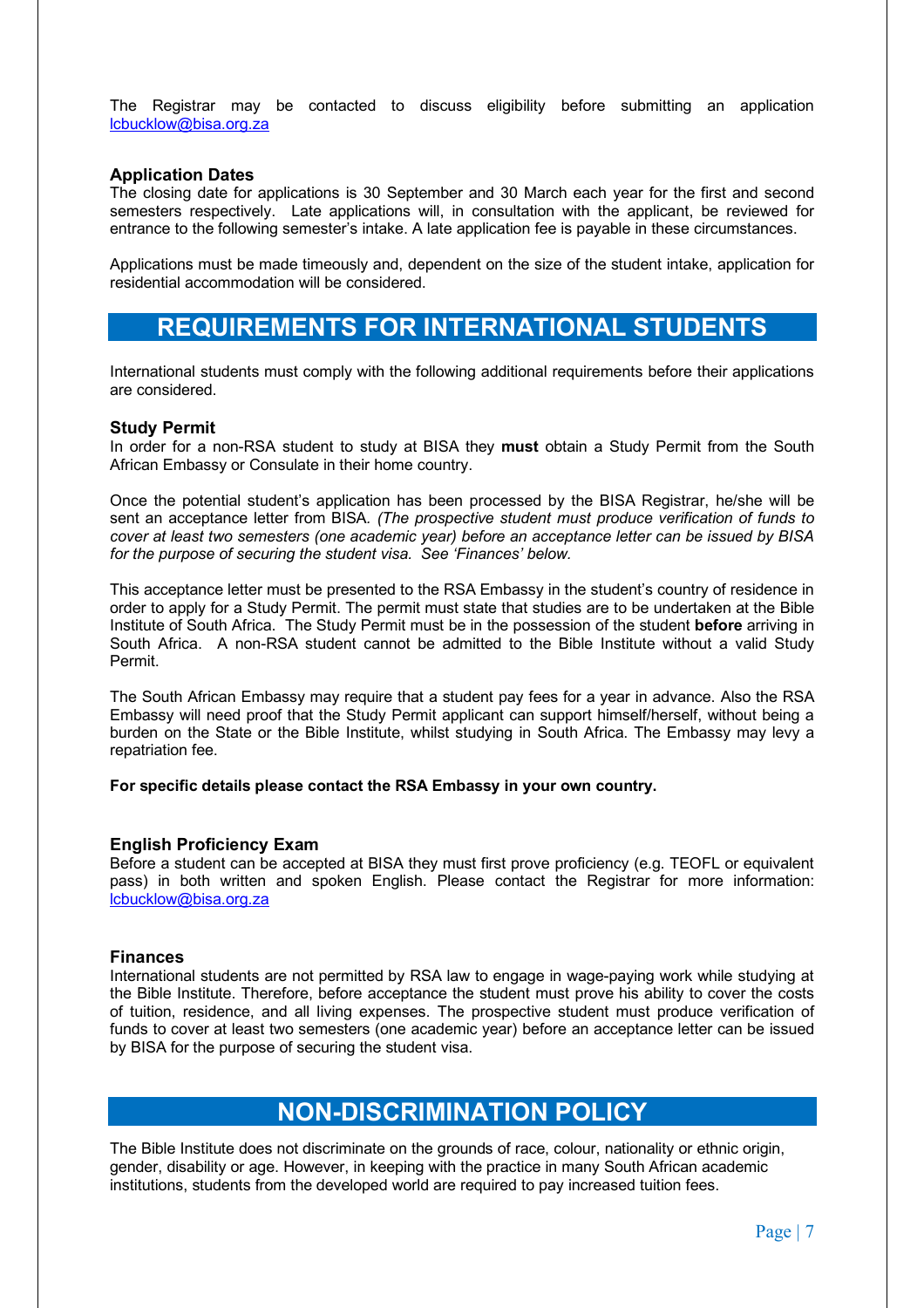### **REGISTRATION & ORIENTATION**

#### **Registration**

Once the application to study at BISA has been approved and accepted, the student will present himself/herself for registration. This occurs at the beginning of the semester, on a Monday, one day before Orientation commences (The dates will be in the information packet sent to the student with the application materials).

#### **Late Registration**

Late registrations are only acceptable within the first two weeks of the semester at the Registrar's Office. A service charge is added to the student's account for late registration.

#### **Orientation Week**

The Bible Institute arranges a full schedule of orientation activities at the beginning of each year. We strive to provide an atmosphere of Christian unity and fellowship as the faculty, staff, and returning students help to familiarize new students with the campus, the area, and various ministry opportunities.

Official registration is held on the first day of Orientation Week (Monday). The dates for this week will be in the information packet sent to the student with the application materials. Advisors are available during this time to assist students in making decisions regarding class schedules and practical training assignments. **Participation in orientation week is compulsory for all students.**

### **TRANSFER OF CREDIT**

The granting of credits is at the **sole discretion of The Bible Institute of South Africa (BISA**). Details on how to apply for credits from BISA can be obtained from the Registrar of the Bible Institute of South Africa.

### **ACCOMMODATION**

At present, we can accommodate 58 students (two students per room) in residence on campus. Single room accommodation is only considered under special circumstances. Very limited accommodation is available for families on campus. Accommodation is available on a first come, first served basis.

### **INSURANCE**

#### **General**

The Bible Institute does not provide personal insurance. It is the student's responsibility to make sure that he/she is covered in case of sickness, injury, theft or loss.

#### **Motor Vehicles**

For personal vehicle on-campus parking, the student must register the vehicle with the BISA office, with a copy of a valid driver's licence and proof of comprehensive motor car insurance.

#### **Indemnity**

Students will be expected to sign an indemnity form upon registration.

### **FEES FOR 2022**

| <b>BIBLE INSTITUTE OF SOUTH AFRICA FEE SCHEDULE 2022</b>           |         |
|--------------------------------------------------------------------|---------|
| Evening class Pensioner Audit rate per semester - No credits given | R420.00 |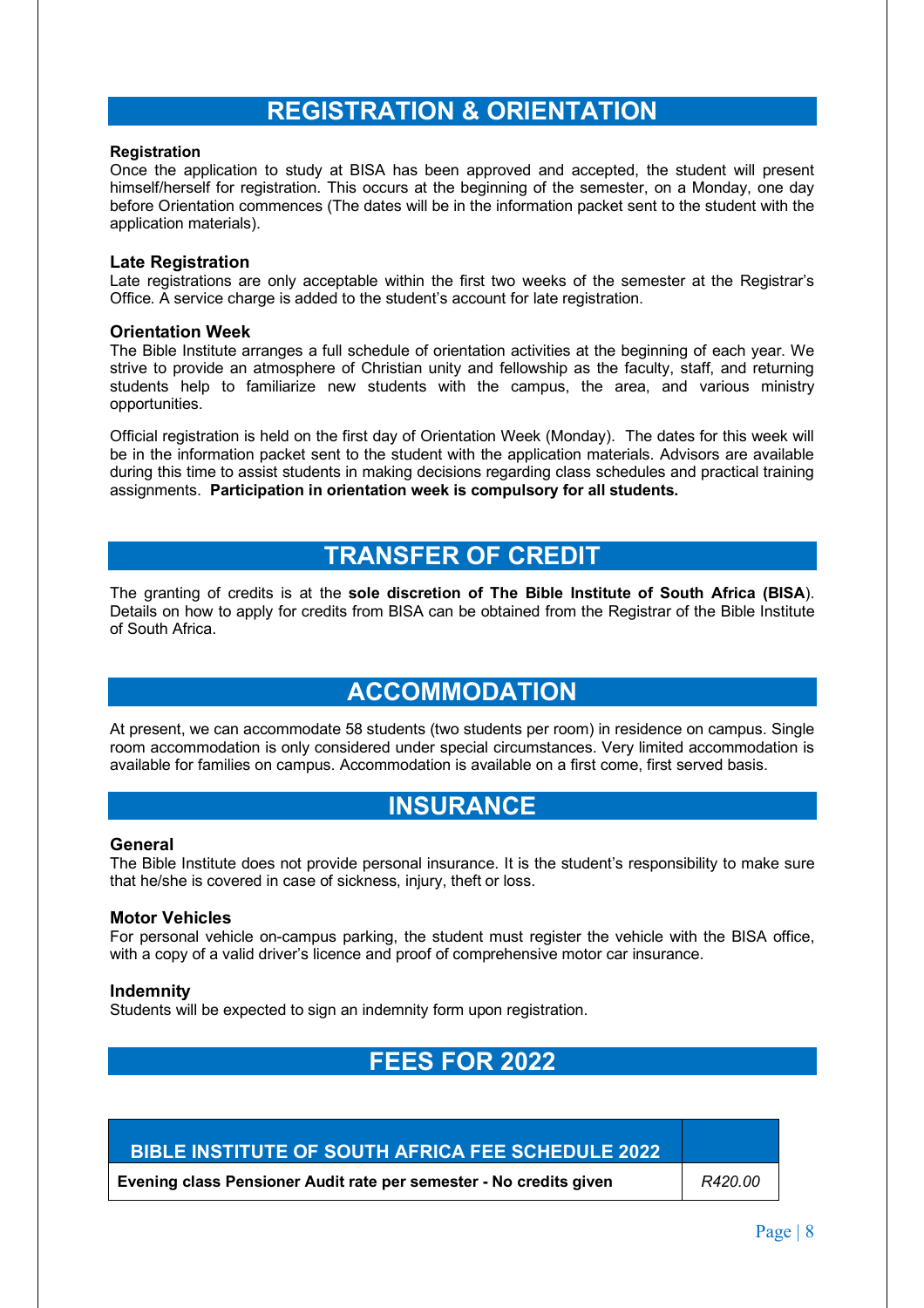| Evening class Non Pensioner Audit rate per semester - No credits given           | R730.00               |
|----------------------------------------------------------------------------------|-----------------------|
| <b>BTh per credit hour</b>                                                       | R <sub>1</sub> 645.00 |
| BTh for quoting only - 30 x R1,645.00 = R49,350.00 (R24, 675.00 per<br>semester) | R49 350.00            |
| Tuition for ALL Undergraduate students per credit hour                           | R <sub>1</sub> 645.00 |
| <b>Exam re-writes</b>                                                            | R <sub>240.00</sub>   |
| Wireless connection once off                                                     | R350.00               |
| Room maintenance                                                                 | R500.00               |
| Residence: Single = R47, 850.00 per semester                                     | R47 850.00            |
| <b>Residence: Room ONLY per month</b>                                            | R <sub>3</sub> 500.00 |
| Lunch per day                                                                    | R45.00                |
| <b>Accommodation: Current students only per night</b>                            | R80.00                |
| <b>Accommodation: Current students Family per night</b>                          | R <sub>180.00</sub>   |
| <b>Printing: Black and white per page</b>                                        | R <sub>0</sub> .50    |
| <b>Printing: Colour per page</b>                                                 | R <sub>1.80</sub>     |
| <b>Binding per book</b>                                                          | R <sub>5.00</sub>     |

#### **PAYMENT OF FEES**

**Tuition Fee**: Students may pay their tuition fees in terms of one of the approved payment plans. **Residence Fee**: this is payable per semester in advance. **Administration and Registration Fees** are non-refundable

#### **LATE PAYMENT PENALTIES**

**Interest is payable on overdue accounts.**

#### **REFUND OF FEES**

Administration and registration fees are non-refundable for all registered students. Students may apply to the Administrator for a refund of **tuition** fees for courses from which the student has withdrawn.

- a. **No fees will be refunded after the end of the second week of the semester**
- b. 100% course refund applies if withdrawal notice is given **prior** to the first day of the semester
- c. 75% course refund applies if withdrawal notice is given **before** the second week of the semester
- d. 50% course refund applies if withdrawal notice is given **before** the third week of the semester
- e. Residence fees are not refundable after the student has taken occupancy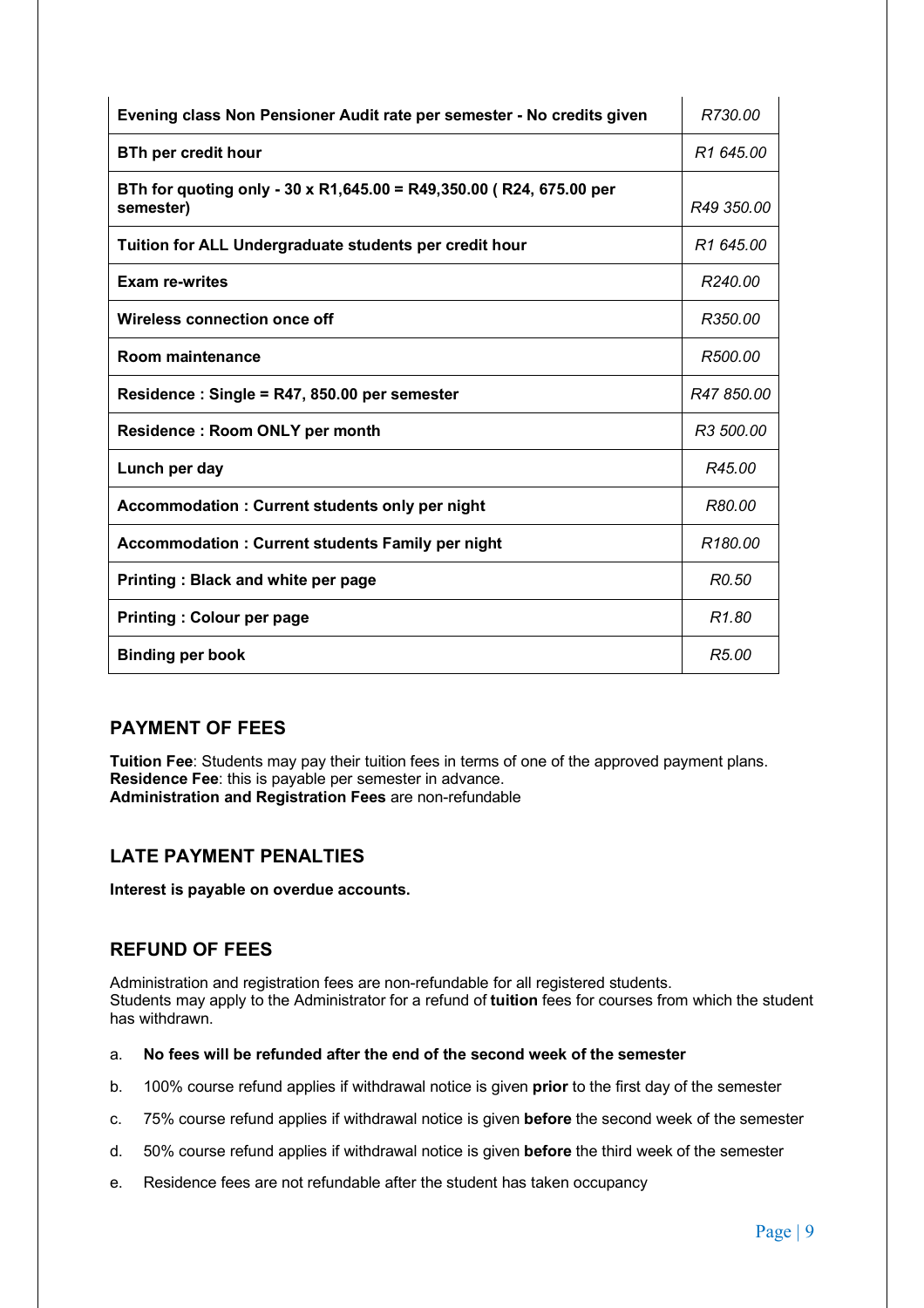### **STUDENT FINANCIAL AID / BURSARIES**

BISA bursaries provide funding for financially disadvantaged students. Due to the generosity of Christians committed to the work of the Bible Institute, a limited amount of funding may be available for bursaries. Bursaries are awarded for one semester and are considered for renewal on application.

Application forms may be obtained from the BISA offices. 180 Main road, Kalk bay 7975, Cape Town, RSA

Tel +27 21 7884116 Fax +27 21 7887279

Acting Administrator: Miss Lorna Bucklow *lcbucklow@bisa.org.za* 

### **STUDENT SUPPORT SERVICES**

The health, wellness and safety of all personnel on BISA campus is of great importance to the College. Various measures, policies and procedures are in place in this connection:

**Healthy lifestyle:** Students are encouraged to maintain a balanced healthy lifestyle of exercise and recreation, work and family time, as well as healthy and moderate eating. Drinking of alcohol, smoking and use of illegal narcotics are forbidden on the College premises.

**Medical needs:** Students are, of course, free to consult their own preferred practitioners. There are private hospitals in proximity to the College, and the nearest public hospital is the *False Bay Hospital,*  located in Fish Hoek, 3.6 km from the College. A list of hospitals and medical practitioners is provided at orientation.

**Medical aid:** International students are required to be members of a medical aid scheme. The college recommends *Momentum Student's Medical Scheme* which provides an affordable plan for students.

**Medical Emergencies:** BISA is a member of Cape Medical Response (CMR). CMR provides a 24 hour rapid response, paramedic and ambulance service available to deal with medical emergencies for anyone on campus – students, staff and visitors.

**First Aid:** First aid certified officers have appointed and trained to assist student in emergence. We have two first aid boxes, located at various points on campus under the control of an appointed first aid officer.

**HIV/Aids and other transmittable infections:** BISA does not discriminate individuals who are infected or affected by HIV/AIDS.

**Sexual Harrasement policy:** BISA has a sexual harassment policy which is accessible to all our students on the college website. The policy and outlines to the students what sexual harassment is and what procedures they need to take when dealing with the issue.

**Safety and security:** This is highlighted in the orientation programme and at various times during the academic year. A flyer on the main notice board provides emergency telephone numbers such as the police, firemen and mountain security services.

**Premises safety:** Qualified health and safety professionals undertake an annual occupational health and safety audit of the college and its premises.

**Fire safety:** Evacuation procedures and maps are posted at various points on campus. Fire marshals are appointed and trained each year. Regular fire drills are carried out.

**Firearms and other dangerous weapons:** These are strictly prohibited on campus.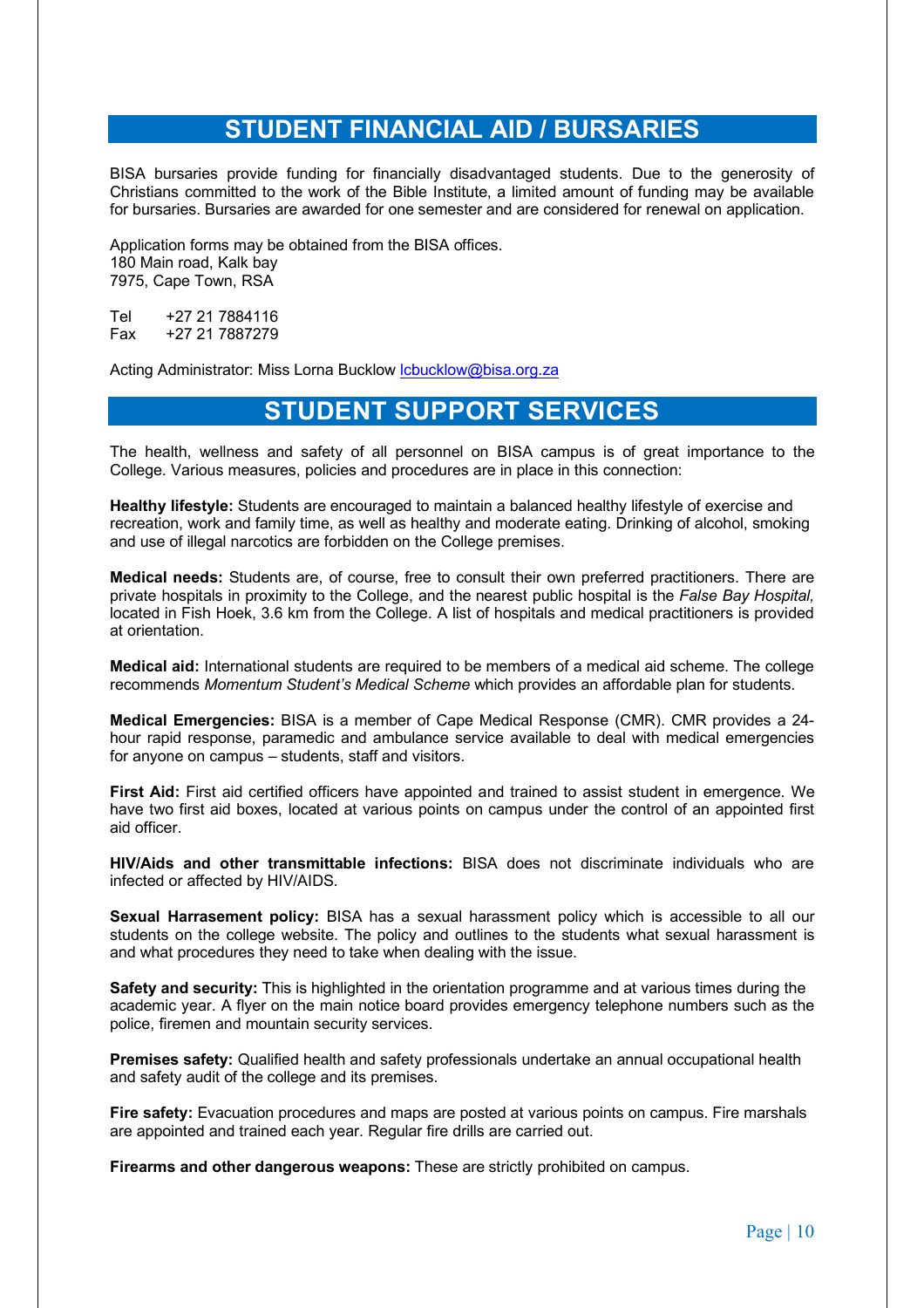**Residence health and wellness:** Separate regulations and guidelines are published for students in residence to ensure their health, welfare and safety.

The **Dean of Students** has been appointed by the college to provide students with additional support and pastoral care.

### **STUDENTS WITH DISABILITIES**

BISA is committed to making reasonable arrangements to meet the needs of students with disabilities. Accommodation for students with disabilities cannot be made if a student chooses not to disclose his/her disability to the College. The normal rules of confidentiality apply and the College will not disclose any disability to others without the consent of the student.

Arrangements to be made include the taking of all reasonable steps to ensure that disabled students are not discriminated against in terms of access to classes, library, auditorium and accommodation.

Where warranted, the College will also make alternative arrangements for the assessment of students who are unable to undergo assessments in the usual way. Every effort will be made to ensure, as far as humanly possible, that students with disabilities are fully integrated into the life and activities (including extra mural activities) of the College.

### **RULES OR CODE OF CONDUCT**

See the BISA Student's Handbook for more details on required student conduct or etiquette on campus.

# **BACHELOR OF THEOLOGY**

### **PROGRAMME DESCRIPTION AND AIM**

The aim of the BTh programme is to provide the education and training needed to equip Christian men and women for a teaching and preaching ministry of the Word of God in the local church in order to fulfil the Great Commission in Africa and throughout the world. The qualification provides the opportunity to integrate knowledge of the Christian faith with essential skills to minister and lead Christian communities.

### **PROGRAMME OUTCOMES**

Graduates of the Bachelor of Theology should be able to take a pastoral leadership role in a Christian church, community or organization, undertake a regular preaching or teaching responsibility, and train people for various ministries inside and outside the church.

### **ENTRANCE REQUIREMENTS**

National Senior Certificate or equivalent with a minimum of 60% in English language (HG first language) and coupled with an achievement rating of 4 or better in four subjects from the designated subjects list. (Per Government Gazette No. 751, 11 July 2008). Admission through Recognition of Prior Learning (RPL) is permitted. See our RPL policy for more details.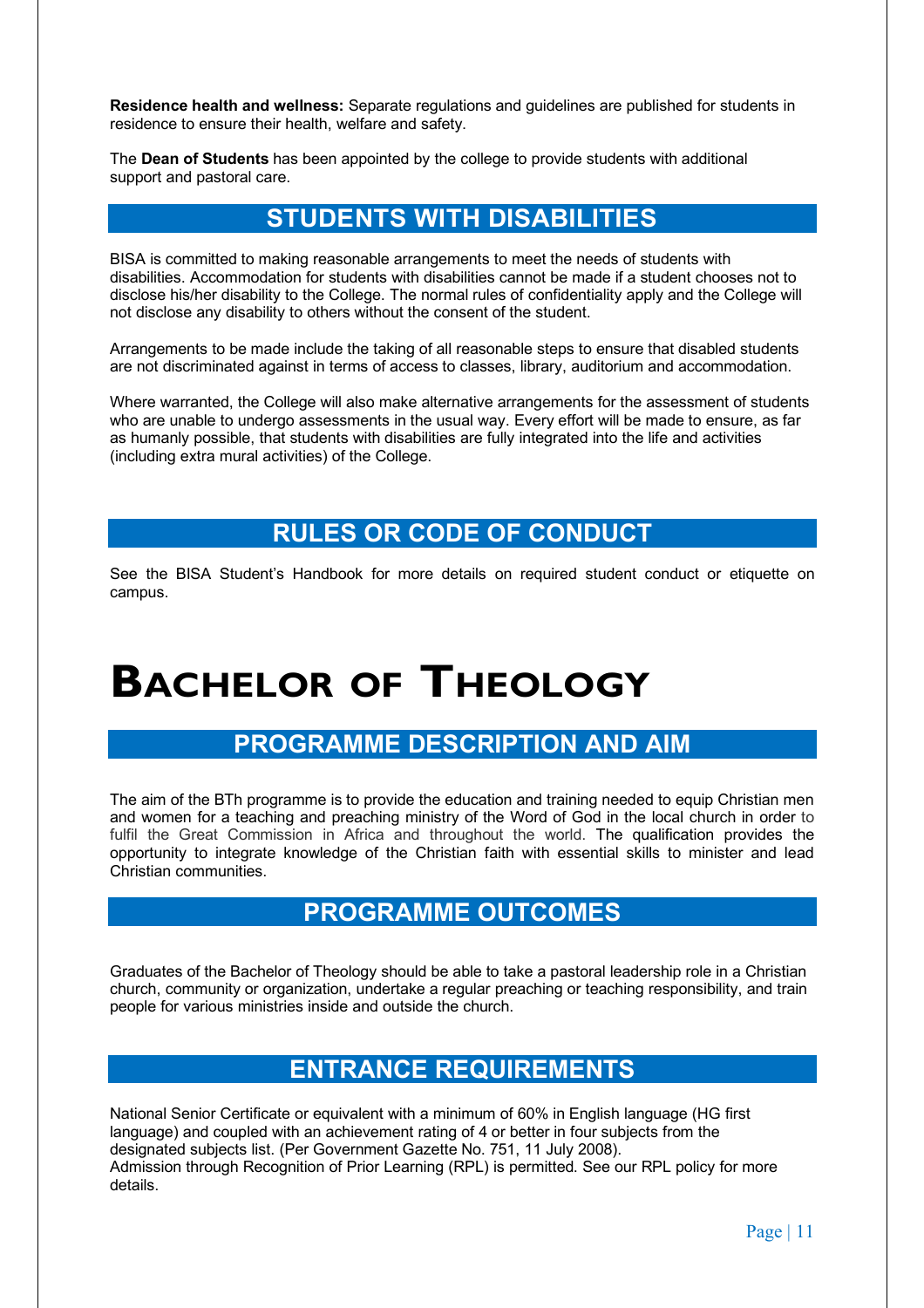# **DURATION OF STUDY**

Three years, full-time. Six years, part-time.

## **QUALIFICATION REQUIREMENTS / ARTICULATION**

A minimum of 360 credits with passes in all modules as prescribed by the BISA Faculty. See the *Student Handbook* and individual study guides for module pass requirements. BISA BTh graduates with an overall average of 65% or more may apply for the Bachelor of Theology Honours degree.

### **ASSESSMENT**

The aim of assessment is to determine whether the outcomes, as specified in the study guides, have been achieved. A variety of assessment methods are used, both formative (i.e. on-going) - tests, assignments, class participation and summative (normally examinations). The exact method of assessment for each module is specified in the Module Syllabus available at the commencement of each module.

### **PROGRAMME STRUCTURE**

Students commence at National Qualifications Framework (NQF) level 5 and exit at NQF level 7. Each NQF level builds on what has gone before. As per the table below, a credit is nominally equivalent to 10 hours of work.

**Bachelor of Theology Curriculum Year 1(NQF Level 5) Semester1 Credits Year 1(NQF Level 5) Semester II Credits** LRE113 – Academic English 12 CHI123 – Early & Medieval Church History 12 MSM113 – Mission, Evangelism & Discipleship 12 | MTH122 – Homilectics 1 8 MTE114 - Christian Education 16 | NTE124 – NT Studies 1: Synoptic Gospels 16 THH112 –Hermeneutics 8 OTE123 – OT Studies 1: Pentateuch 12 THE112 – Theology 1: Scripture  $8$  THE123 – Theological Ethics 1 12 **Total NQF Credits Offered: 56 Total NQF Credits Offered: 60 Year 2(NQF Level 6) Semester1 Credits Year 2(NQF Level 6) Semester1I Credits** MTH212 – Homilectics 2 8 CHI223 – Reformation & Modern Ch. History 12

*A student is required to complete the following modules to qualify for the BTh degree.*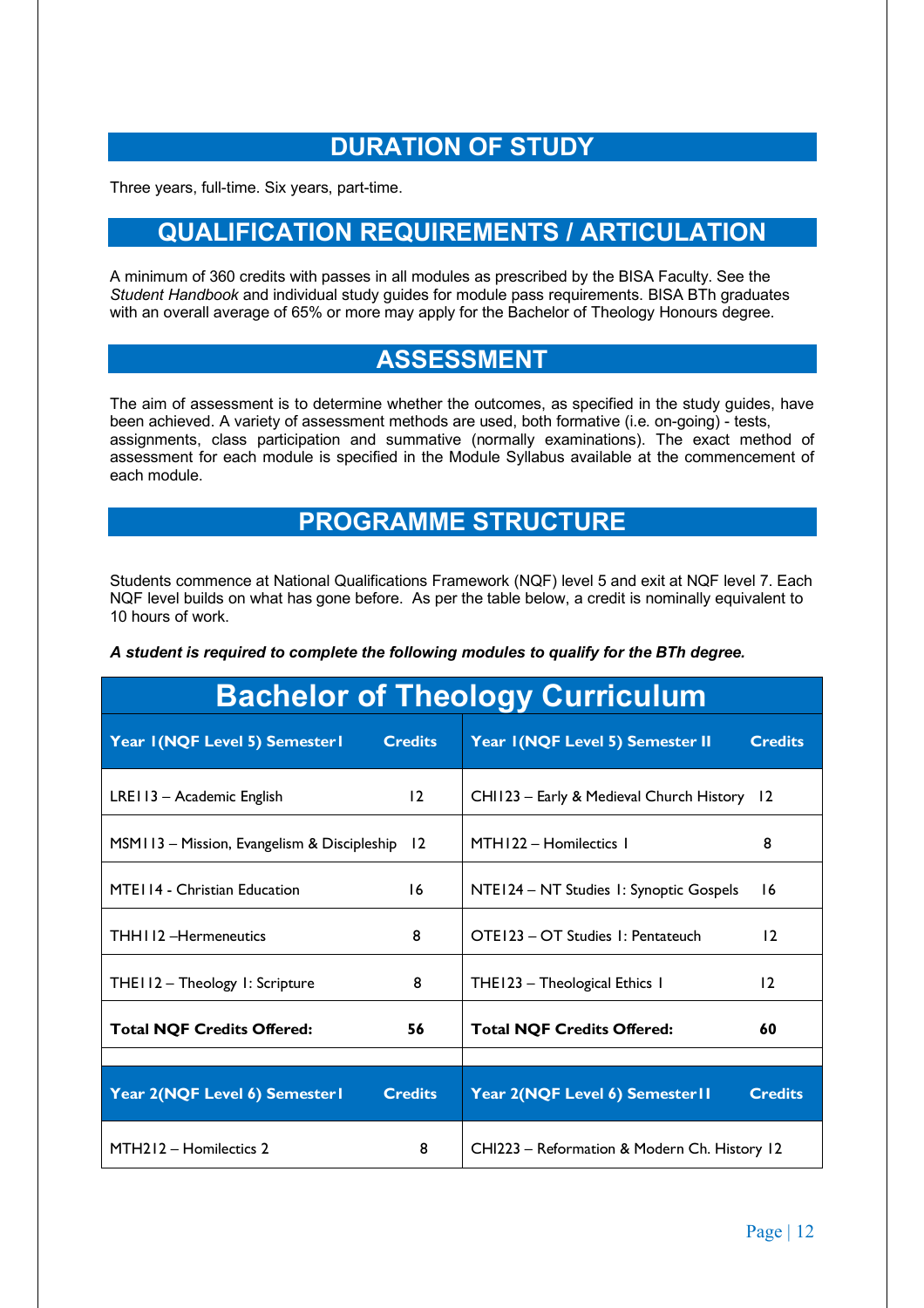| NTE214 - NT Studies: General Epistles & Acts 16    |                | MSM233 - World Religions                          | 12             |
|----------------------------------------------------|----------------|---------------------------------------------------|----------------|
| NTG213 - Introduction to Biblical Greek A          | 12             | MSM313 - Church & Social Transformation           | 12             |
| OTE213 - OT Studies 2: Historical Books            | 12             | MTC222 - Biblical Counselling                     | 8              |
| THS213 - Theology 2: The Trinity 1                 | 12             | OTE223 - OT Studies 3: Wisdom Books               | 12             |
| <b>Total NQF Credits Offered:</b>                  | 60             | THS223 - Theology 3: The Trinity 2                | 12             |
|                                                    |                | <b>Total NQF Credits Offered:</b>                 | 68             |
|                                                    |                |                                                   |                |
|                                                    |                |                                                   |                |
| Year 3(NQF Level 6) Semester I                     | <b>Credits</b> | Year 3 (NQF Level 6) Semester II                  | <b>Credits</b> |
| MTI311A - Philosophy of Ministry 1                 | 4              | MTI321A Philosophy of Ministry 2                  | 4              |
| OTE314 - OT Studies 4: Prophetic Books             | 16             | <b>MTP323 Pastoral Ministries</b>                 | 12             |
| OTH223 - Introduction to Biblical Hebrew A         | 12             | NTE324 NT Studies 4: Pauline Epistles & Romans 16 |                |
| THS313 - Theology 4: Man, Sin & Salvation          | 12             | THE323 Theological Ethics 2                       | 12             |
| NTE314-NT Studies: John's Writings & Revelation 16 |                | THS323 Theology 5: Ecclesiology & Eschatology     | 12             |

**Total NQF Credits Offered: 360**

### **COURSE DESCRIPTIONS AND OUTCOMES**

### **MTP323-PASTORALMINISTRIES**

#### **Course Description**

This course will investigate corporate worship in the context of the local church. It will consider competing models of worship, how worship has been conducted throughout the history of Christendom, and related matters.

Students will also participate in one of the following options:

The Women in Ministry option will explore the theological and practical aspects of women's ministries in the home, church, and community such as gender equality and male headship, the feminist agenda, biblical foundations for women's ministries in the church, how to lead a Bible study, and marriage and singleness, especially in the African context.

The Pastoral Ministry option covers the practical issues related to Christian ministry, and especially to the Pastorate. The subjects that are covered include the pastor's call and qualifications, character, spiritual life and devotional habits, leadership, peacemaking, and the various ministerial duties.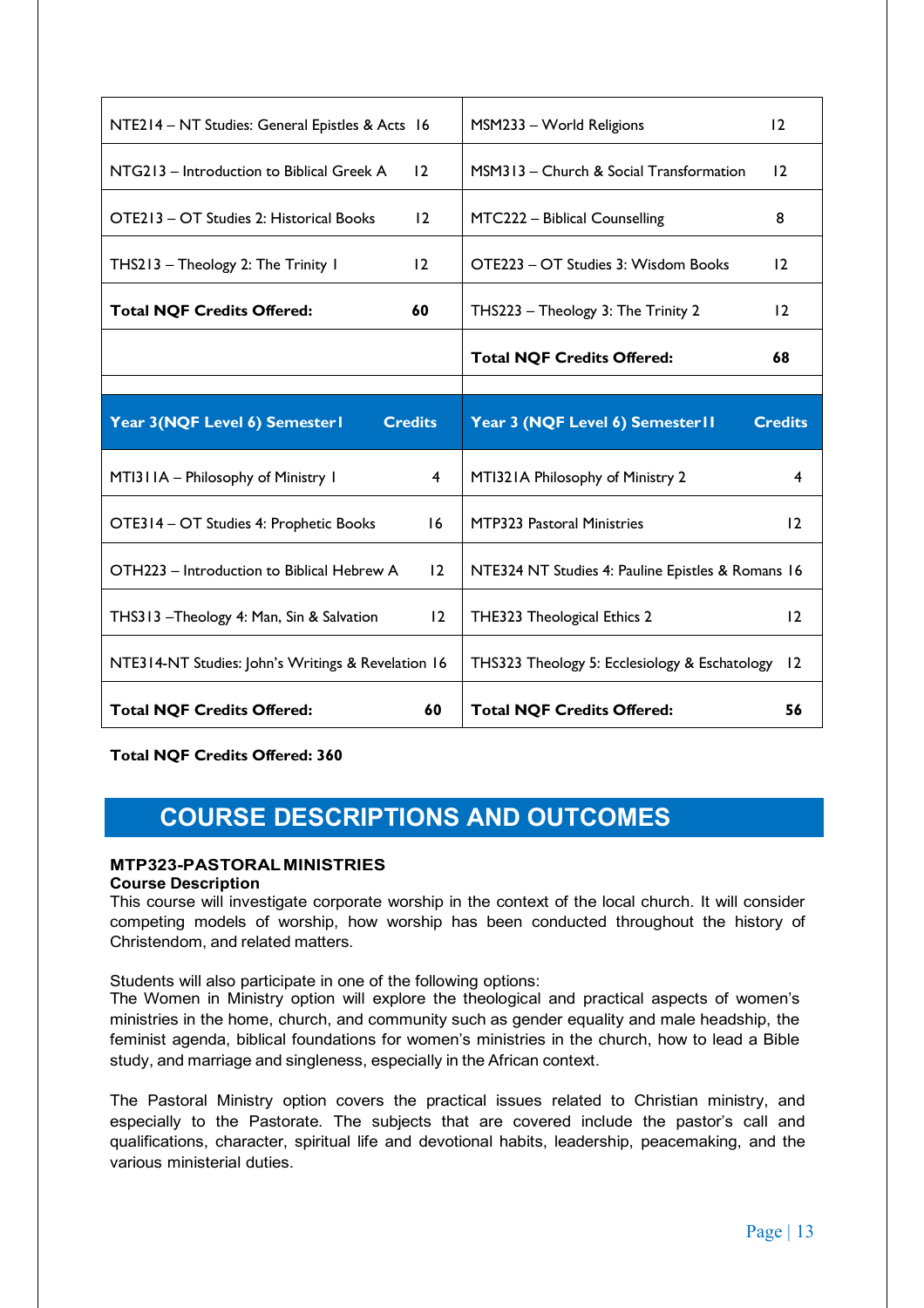This course is taught at NQF Level 7 with a workload of 12 NQF Credits.

#### **Course Objectives**

Upon completion of this course the student will be able to:

- 1. Display profound and systematic knowledge of the biblical basis of corporate worship.
- 2. Display profound and systematic knowledge of the proper elements of biblical worship, and distinguish between biblical commands and principles, church traditions, and one's own preferences.
- 3. Display profound and systematic knowledge of women's ministry from a Biblical perspective.
- 4. Display profound and systematic knowledge of the nature of the call to pastoral ministry and describe the various duties involved in the ministry of the pastor. Conduct a Bible study and engage women in one-to-one discipleship.
- 5. Critically analyse and address the personal challenges of pastoral ministry, with special reference to the character of a pastor.
- 6. Critically analyse the different styles of worship and their respective strengths and weaknesses within the African context; be able to evaluate the strengths and weaknesses of the different styles of worship in the African context.
- 7. Critically analyse the ministry opportunities unique to women in the church and home. Formulate a theological framework for addressing different pastoral issues in the African context.
- 8. Provide critical insight and biblical wisdom into issues currently facing women today in the African context.

#### **NTE124-NEW TESTAMENT STUDIES 1:SYNOPTIC GOSPELS**

#### **Course Description**

ThiscourseisanintroductiontotheSynopticGospelsandtheirmessageinthehistorical,cultural, and religious contexts of the first century. This course will address the various issues involved in the interpretation of these Gospels. It will provide an overview of the ministry and teaching of Jesus, and the purpose and theology of each of theSynoptic Gospels. There will be a particular focusonMark's Gospel in this course.

This course is taught at NQF Level 5 with a workload of 16 NQF Credits.

#### **Course Objectives**

Upon completion of this course the student will be able to:

- 1. Display basic knowledge of the major issues surrounding the interpretation of the Gospels today.
- 2. Display basic knowledge and understanding of the historical events, geography, religious, cultural and social contexts that impact on the interpretation of the Gospels.
- 3. Describe the basic principles and methods of interpreting the Synoptic Gospels.
- 4. Describe the role of the Gospels in the flow of redemptive history.
- 5. Explain the message, purpose, theology, and distinctives of each Synoptic Gospel.
- 6. Outline the life and ministry of Christ in the Synoptic Gospels.
- 7. Relate and apply to yourself and to others in the African and South African context the moral and spiritual principles learned from the Synoptic Gospels.

#### **NTE214-NEW TESTAMENT STUDIES 2:GENERAL EPISTLES & ACTS Course Description**

This course surveys the epistles Hebrews, James, 1 & 2 Peter, and Jude. It also includes an introduction and overview of the Book of Acts, considering such questions as the historicity of the book, whether the experiences of the early church are relevant for the church today, and the book's relationship to the Pauline Epistles. The aim of the course is to give the student an accurate understanding of the primary message of each of these NT books in the framework of their historical, cultural, and religious context, with a view to applying the truths of these writings in our modern context.

This course is taught at NQF Level 6 with a workload of 16 NQF Credits.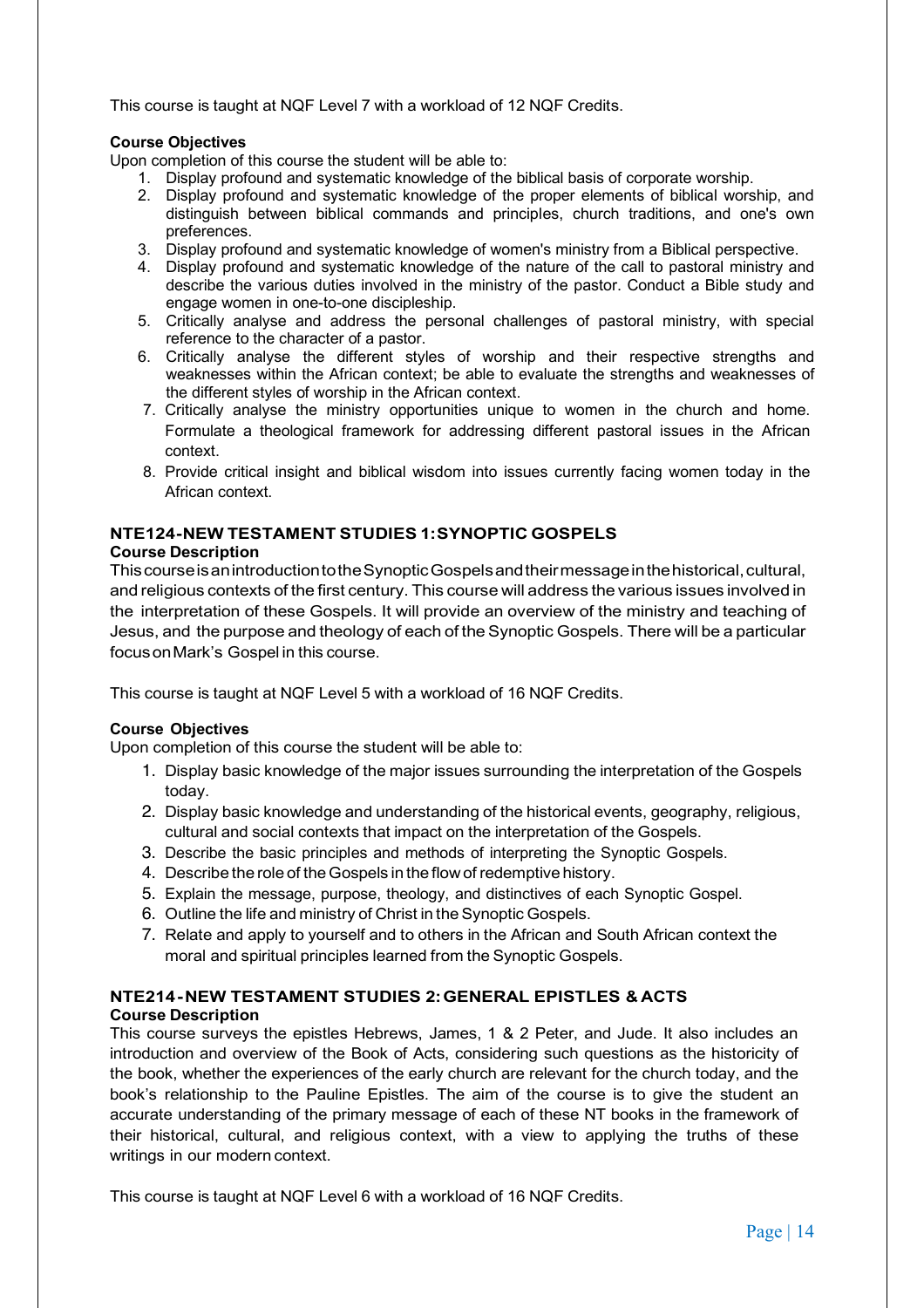#### **Course Objectives**

Upon completion of this course the student will be able to:

- 1. Display in-depth knowledge of how each book fits into God's redemptive history.
- 2. Display in-depth knowledge of the major issues surrounding the interpretation of these books today.
- 3. Display in-depth knowledge and extensive understanding of the books of Acts, Hebrews, James, 1&2Peter, and Jude.
- 4. Relate and apply to yourself and to others in the African and South African context the moral and spiritual principles learned from the biblical books covered in this course.

#### **NTG213 - INTRODUCTION TO BIBLICAL GREEK A**

#### **Course Description**

This course introduces the Greek alphabet, vocabulary, and grammar in a systematic way using relevant examples from the New Testament. The goal of this course is for the student to learn Greek grammar, including the basic Greek noun and verb paradigms. This course introduces the skills for reading and translating the Greek New Testament and provides the basis for developing exegetical competence.

This course is taught at NQF Level 6 with a workload of 12 NQF Credits.

#### **Course Objectives**

Upon completion of this course the student will be able to:

- 1. Display in-depth knowledge of Greek passages and paragraphs, including understanding of key terms, rules, concepts, principles, and theories with regard to morphology and syntax, as well as grammatical interpretation and translation skills to indicate a mastery of grammar and vocabulary at a basic level.
- 2. Display in-depth knowledge and extensive understanding of the basic principles of the semantics of New Testament Greek, and apply this ability in the definition of the meaning of a word used in a specific context in the Greek New Testament, with valid and intelligent use of such tools as grammars and lexicons.

#### **NTE324-NEW TESTAMENT STUDIES 4:PAULINE EPISTLES & ROMANS Course Description**

This course is an introduction to the letters in the New Testament written by the Apostle Paul and their message in the historical, cultural, and religious context of the first century. The aim of the course is to give the student an accurate understanding of the primary message of each of these epistles, with special focus on the book of Romans, in the framework of their original setting, with a view to preaching or teaching their truths in our modern context.

This course is taught at NQF Level 7 with a workload of 16 NQF Credits.

#### **Course Objectives**

- 1. Display profound knowledge and critical understanding of the reasons for and the purpose and structure of each of the thirteen Pauline epistles of the New Testament.
- 2. Display profound and systematic knowledge of the contents of these New Testament books.
- 3. Critically analyse and explain the major issues surrounding the interpretation of these books today.
- 4. Display coherent and critical understanding of the significance of the revelation in the Pauline epistles, within the context of the New Testament canon and redemptive history.
- 5. Relate and apply to yourself and to others in the African and South African context the moral and spiritual principles learned from the biblical books covered in this course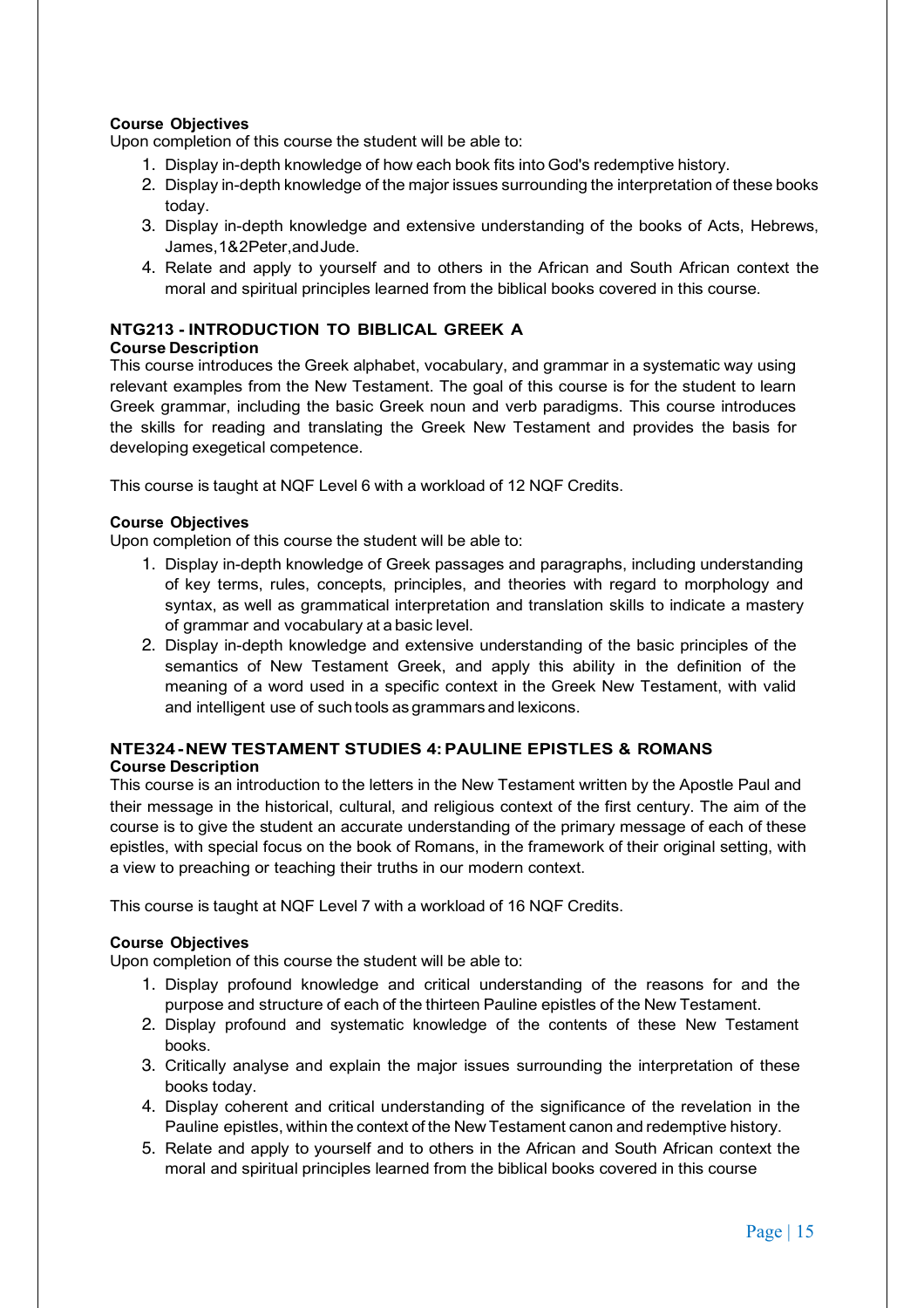### **OTE123 - OLD TESTAMENT STUDIES 1: PENTATEUCH**

#### **Course Description**

This course builds upon the foundations that are laid in Old Testament Studies 1: Introduction and applies them to the books of Genesis, Exodus, Leviticus, Numbers, and Deuteronomy. The specific canonics of each book are examined with a view to understanding the primary theological issues and trajectories they describe within redemptive history. Additionally, the student will be introduced to various issues surrounding the origin of the earth within a biblical framework.

This course is taught at NQF Level 5 with a workload of 12 NQF Credits.

#### **Course Objectives**

Upon completion of this course the student will be able to:

- 1. Display basic knowledge of the various views on the days of creation; the age of the earth/universe; evolution; the antiquity of man; the flood; the historicity of the persons, places, and events of the Pentateuch.
- 2. Display basic knowledge and understanding of the historical and theological content of the Pentateuch - both as a collection and as individual books.
- 3. Conduct independent evaluation of various viewpoints of the origin, background, authorship, and message of the books.
- 4. Explain the significance of each of the books in the unfolding of redemptive history and its use in the New Testament, specifically with reference to Jesus Christ; distinguish legal material as a literary type and apply appropriate principles of interpretation.
- 5. Relate and apply to yourself and to others in the African and South African context the moral and spiritual principles learned from God's dealings with his people throughout the history of Israel recorded in these books.

#### **OTE213-OLDTESTAMENTSTUDIES2: HISTORICALBOOKS**

#### **Course Description**

This course builds upon the books that were studied in the Pentateuch. The specific canonics of Joshua, Judges, Ruth, 1&2 Samuel, 1&2 Kings, 1&2 Chronicles, Ezra, Nehemiah and Esther are examined with a view to understanding the primary theological issues and trajectories they describe within redemptive history. Additionally, the student will become familiar with a methodological approach for properly exegeting Old Testament narrative.

This course is taught at NQF Level 6 with a workload of 12 NQF Credits.

#### **Course Objectives**

Upon completion of this course the student will be able to:

- 1. Display in-depth knowledge and understanding of various historical-critical approaches to the Old Testament. Conduct independent critical evaluation of various viewpoints of the origin, background, and message of the books.
- 2. Display an in-depth coherent and critical understanding of the historical and theological content of the Historical Books - both as a collection and as individual books.
- 3. Relate and apply to yourself and to others in the African and South African context the moral and spiritual principles learned from God's dealings with his people throughout the history of Israel recorded in these books.
- 4. Criticallyanalyseandexplainthesignificanceofeachofthebooksintheunfoldingof redemptivehistoryanditsuseintheNewTestament,specificallywithreferenceto Jesus Christ; distinguish historical narrative as a literary type and apply appropriate principlesof interpretation.

#### **OTE223-OLDTESTAMENTSTUDIES3:WISDOMBOOKS Course Description**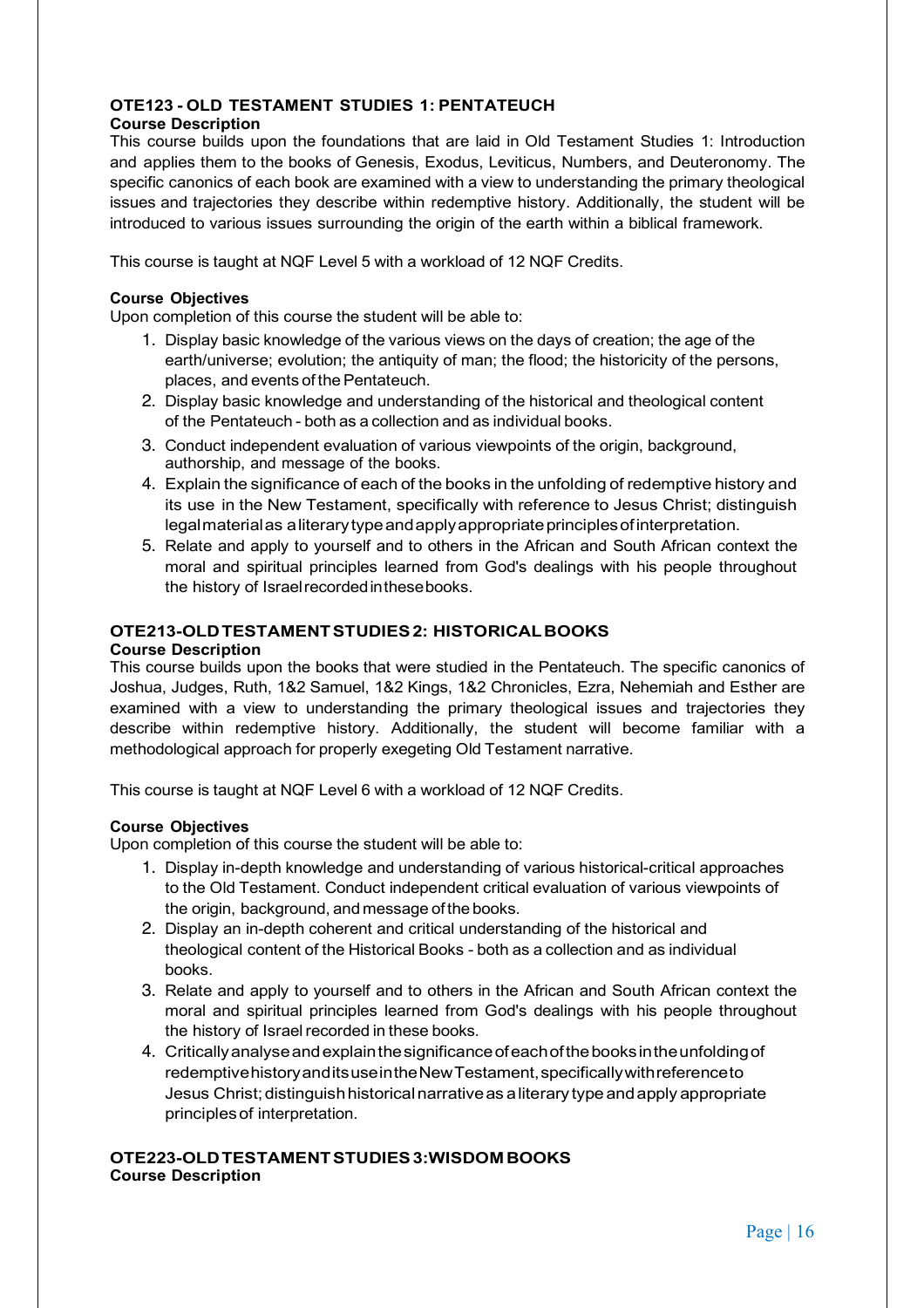This course introduces the student to the Psalms and Wisdom Literature of the Old Testament: Psalms, Proverbs, Job, Ecclesiastes, and Song of Songs and how they serve to shape the people of God. The student will be introduced to the particular canonics of each book along with the primary distinctives that mark Hebrew poetry and wisdom writing, also gaining experience in exegeting these literary types.

This course is taught at NQF Level 6 with a workload of 12 NQF Credits.

#### **Course Objectives**

Upon completion of this course the student will be able to:

- 1. Conduct independent critical evaluation of various viewpoints of the origin, background, and message of the books; distinguish Hebrew poetry as a literary type and apply appropriate principles of interpretation; distinguish Hebrew wisdom as a literary type and apply appropriate principles of interpretation.
- 2. Display in-depth coherent and extensive understanding of the historical and theological content of the Psalms and Wisdom literature of the Old Testament - both as a collection and as individual books.
- 3. Relate and apply to yourself and to others in the African and South African context the moral and spiritual principles learned from God's dealings with his people throughout the history of Israel recorded in these books.
- 4. Critically analyse and explain the significance of each of the books in the unfolding of redemptive history and its use in the New Testament, specifically with reference to Jesus Christ.

#### **OTE314-OLDTESTAMENTSTUDIES4:PROPHETICBOOKS Course Description**

This course introduces the student to the writings of the Old Testament Prophets. The course covers all of the writing prophets from Isaiah to Malachi. The specific canonics of each book are discussed along with the primary theological and social issues that prompted their writing. Each book is placed in its historical context within the history of Israel and their New Testament trajectories are traced.

This course is taught at NQF Level 7 with a workload of 16 NQF Credits.

#### **Course Objectives**

Upon completion of this course the student will be able to:

- 1. Display profound and systematic knowledge as well as coherent and extensive understanding of the historical and theological content of the prophetic literature of the Old Testament - both as a collection and as individual books.
- 2. Display profound and systematic knowledge as well as coherent and critical understanding of the steps and synthesis of a method for the exegesis of a prophetic text from the Old Testament.
- 3. Critically analyse the moral and spiritual realities that gave rise to Old Testament prophetic literature, including the importance of God's warnings and judgment as well as his grace to persecuted prophets and repentant people.
- 4. Critically explain the significance of each of the books in the unfolding of redemptive history and its use in the New Testament, specifically with reference to messianic prophecy and Jesus Christ.
- 5. Relate and apply to yourself and to others in the African and South African context the moral and spiritual principles learned from God's dealings with his people throughout the history of Israel recorded in these books.

#### **OTH223 - INTRODUCTION TO BIBLICAL HEBREW A CourseDescription**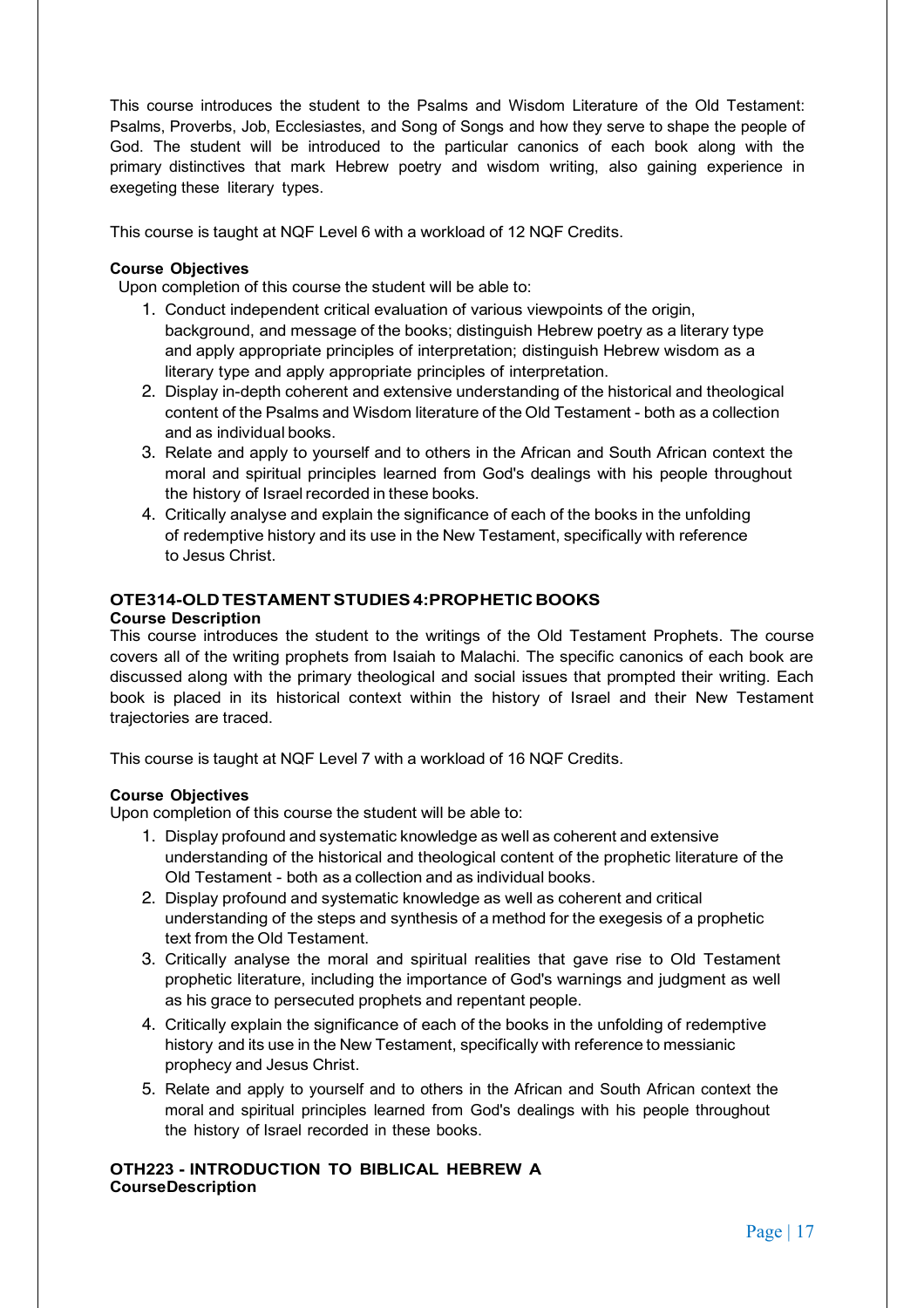Upon completion of this course, students should be able to read and accurately translate elementary passages of Hebrew Scripture. It will also lay the groundwork for further study and understanding of the Old Testament. This course will focus on writing, pronouncing, and reading Hebrew consonants, vowels, and words. Special attention will be paid to nouns, pronouns, adjectives, prepositions, and particles. Additionally, the primary *Qal* verb forms will be introduced.

This course is taught at NQF Level 7 with a workload of 12 NQF Credits.

#### **Course Objectives**

Upon completion of this course the student will be able to:

- 1. Analyze and translate and interpret Hebrew sentences with the support of key terms, rules, concepts, and principles.
- 2. Recognize and translate approximately 200 common Hebrew words.
- 3. Display in-depth knowledge and interpretative skill in the infrastructure of Biblical Hebrew, including key principles of phonetics, syntax, semantics, and the morphology of various nouns, adjectives, pronouns, conjunctions, adverbs, existence particles, and regular verbs.

#### **CHI123-EARLY & MEDIEVAL CHURCHHISTORY**

#### **Course Description**

This course is an introductory survey of the history of the Church from the Apostolic Period beginning at Pentecost (AD 30) to the start of the Protestant Reformation (AD 1517). Key political, cultural, and theological factors will be investigated both in the early centuries of the Christian faith and through the Medieval period.

This course is taught at NQF Level 5 with a workload of 12 NQF Credits.

#### **Course Objectives**

Upon completion of this course the student will be able to:

- 1. Display basic knowledge of the early centuries of the Christian faith from Pentecost to Gregory the Great, with an eye to the important people, events, and places where Christianity played a role in the cultural, political, and religious landscape of the day, especially in light of its Judaistic roots and the persecution it experienced from both the Jews and the Roman Empire.
- 2. Display basic knowledge of the thousand-year period of Church history known as the Medieval Period, with an eye to the important people, events, and places where Christianity played a role in the cultural, political, and religious landscape of the day, especially as these relate to major heresies and schisms within the Church, and its relationship to Islam, the State, and the Renaissance.
- 3. Verbalise the practical implications of lessons from Church history for Christians today, as well as the important contribution Africa made to Christianity through these centuries.

#### **CHI223-REFORMATION& MODERNCHURCHHISTORY**

#### **Course Description**

This course is an introductory survey of the history of the Church from the beginning of the Protestant Reformation (AD 1517) to the present. Considerable time will be spent on the Protestant Reformation and the main movements within Christianity in the last three centuries.

This course is taught at NQF Level 6 with a workload of 12 NQF Credits.

#### **Course Objectives**

Upon completion of this course the student will be able to:

1. Display in-depth knowledge of the Reformation, the important people and events that worked to shape it, the historical, cultural, and religious factors which produced it and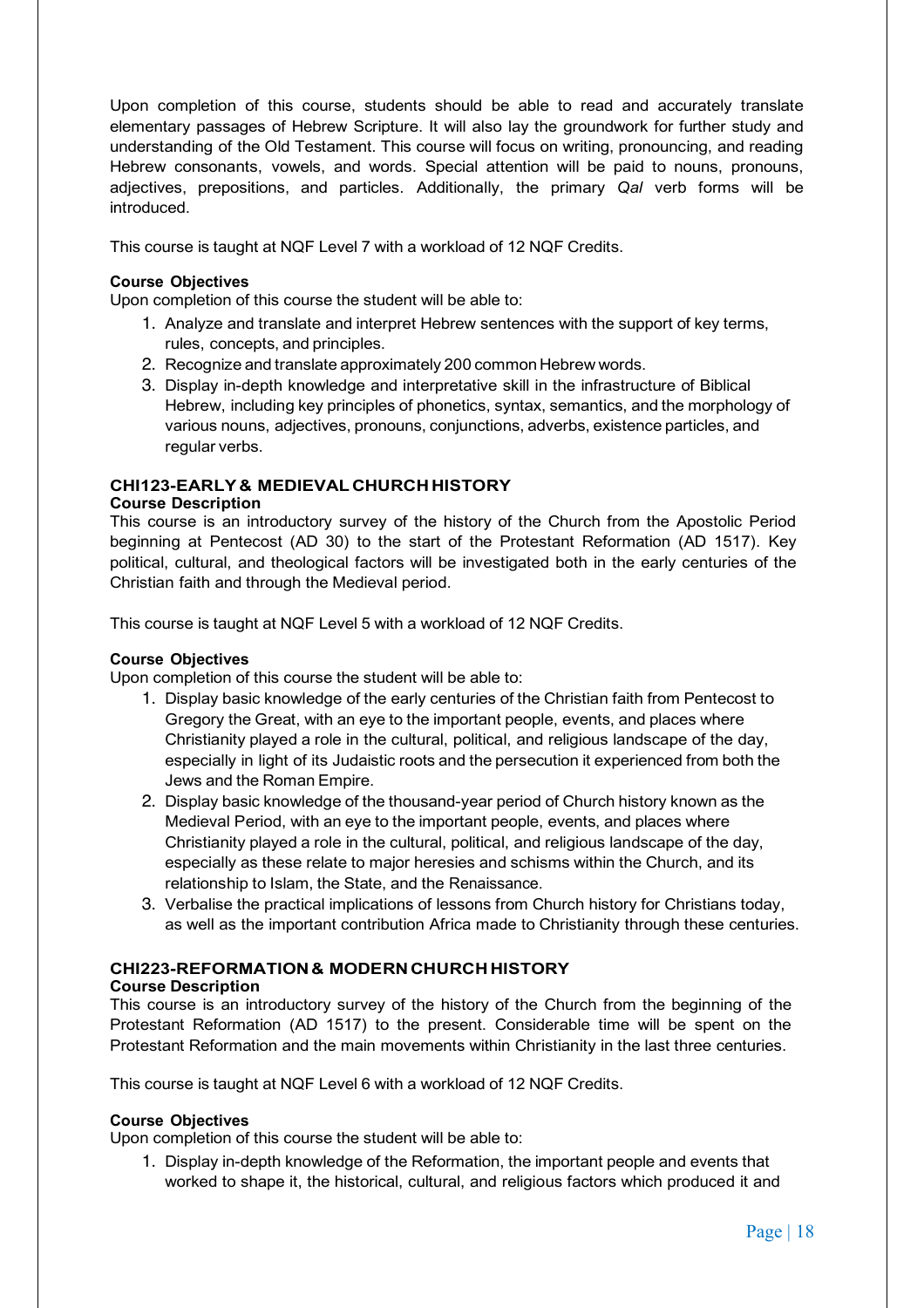were the result of it, how it spread through Europe and abroad, and how the Roman Catholic Church responded to the Protestant schism.

- 2. Display in-depth knowledge of key people and events of the past three centuries of Christianity, especially as these relate to revivals and social reforms, the modern missionary movement, keytheologicaldevelopmentssuchasPentecostalism, ecumenism,and evangelicalism, major developments within Roman Catholicism, and the growth of Protestant Liberalism from the Renaissance to the present.
- 3. Verbalise the practical implications of lessons from Church history for Christians in Africa today.

#### **LRE113-ACADEMICLITERACY**

#### **Course Description**

This course develops the student's ability to study, read and write in academic and nonacademic settings. In addition, it is designed to develop and enrich the student's understanding of advanced skills in academic literacy and to further their knowledge and understanding of computer and information literacy. Effective Christian ministry requires skill in reading and competency in clear written communication, which this course seeks to develop. This course is taught at NQF Level 5 with a workload of 12 NQF Credits.

#### **Course Objectives**

Upon completion of this course the student will be able to:

- 1. Demonstrate basic knowledge of learning and study strategies.
- 2. Develop competency in the English language.
- 3. Develop skill in writing all the elements of academic papers.
- 4. Develop skill in essential computer hardware and software.
- 5. Understand what plagiarism is and how to avoid it.

#### **MTE114 - CHRISTIAN EDUCATION**

#### **Course Description**

This course equips the student to educate children, adolescents and adults holistically. This course teaches educational strategies with a strong emphasis on the biblical foundations for Christian education in theology and family dynamics. Students learn to lead effective church-based ministries and develop introductory skills in the traditional classroom setting.

This course is taught at NQF Level 5 with a workload of 16 NQF Credits.

#### **Course Objectives**

Upon completion of this course the student will be able to:

- 1. Display basic knowledge of the physical, mental, social, and spiritual development of children, youth, and adults.
- 2. Display basic knowledge of God's design for the family, the role of parents in Christian education, and biblical child rearing.
- 3. Demonstrate skill in age-appropriate communication learning strategies, principles of classroom leadership, and curriculum development.

#### **MTH122 - HOMILETICS 1**

#### **CourseDescription**

This course focuses on the vast area of public communication and in particular the preaching ministry. The primary focus is on the various theoretical components that make up the sermon. Emphasis is placed on an expository model of preaching and the importance of having a Christ- centred focus in all biblical communication.

#### **Course Objectives**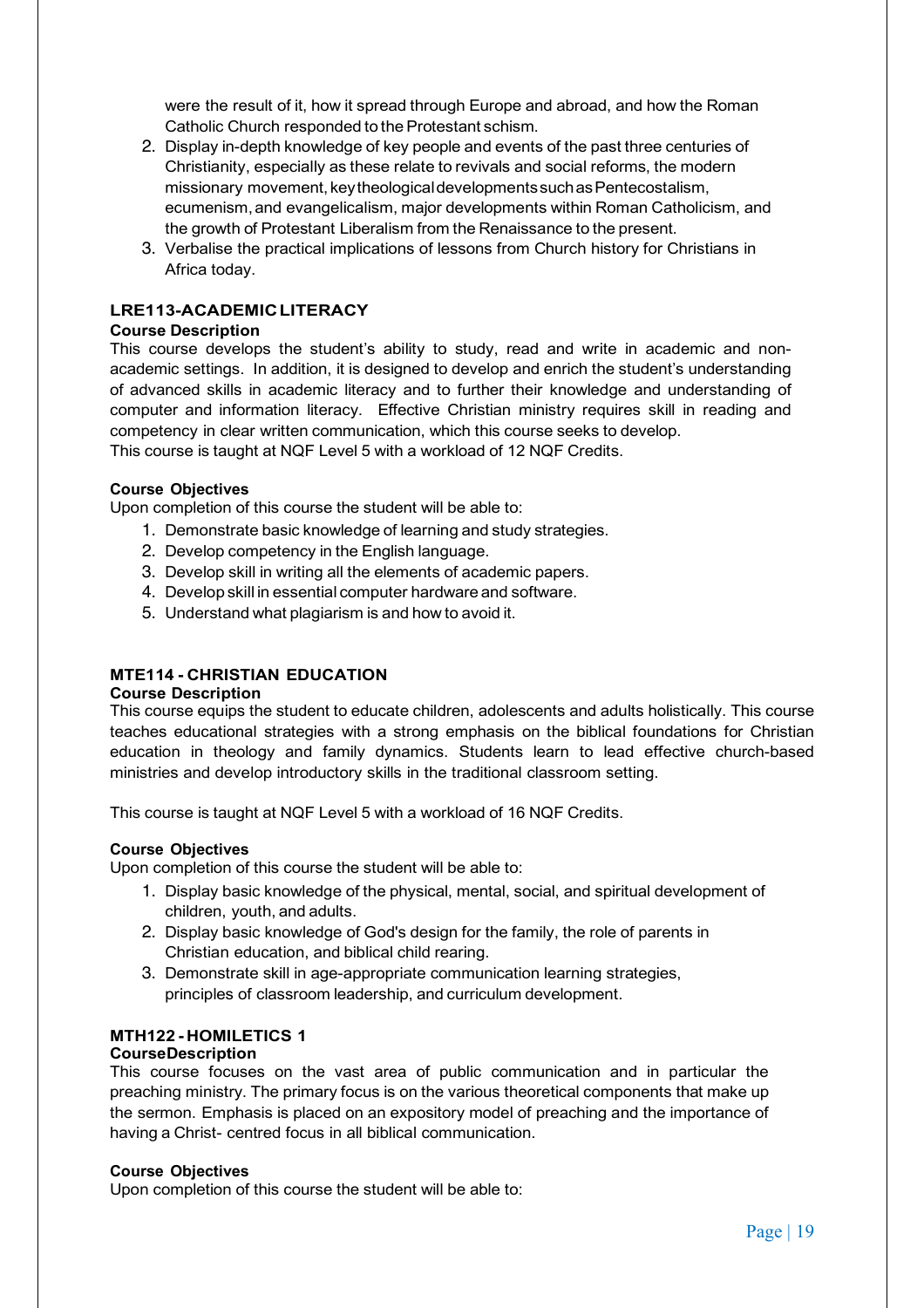- 1. Display basic knowledge and understanding of the Scriptural fundamentals of preaching.
- 2. Analyse sermons, and begin to develop their own exegetical skills.
- 3. Construct the basic parts of a sermon.
- 4. Define the act of preaching and defend its importance in the ministry of the local church.
- 5. Describe the basic principles of effective communication and show evidence of effective public speaking.

### **MTC222-BIBLICAL COUNSELLING**

#### **Course Description**

This course is designed to equip, disciple, and encourage the student toward personal change that leads to helping others change as well. The theological - philosophical underpinnings of biblical counseling will be presented, followed by a brief introduction to biblical counseling methods. Particular application for counseling within the context of the local church will be offered and encouraged.

This course is taught at NQF Level 6 with a workload of 8 NQF Credits.

#### **Course Objectives**

Upon completion of this course the student will be able to:

- 1. Display in-depth knowledge and extensive understanding of biblical principles of counselling; in light of that knowledge, develop their own philosophy of counselling consistent with Biblical principles.
- 2. Display an in-depth knowledge of the theological foundation for biblical counseling which distinguishes it from other forms of counseling.
- 3. Demonstrate in-depth knowledge of the origins and development of the modern biblical counseling movement.
- 4. Apply the biblical counseling approach to a variety of contemporary counseling issues in the African context.

#### **MTH212 - HOMILETICS 2**

#### **CourseDescription**

This course is designed to equip students to construct and deliver sermons. While a basic knowledge of hermeneutics and homiletics theory is assumed, students will be given opportunities to work from Bible text to sermon delivery. Accordingly, the emphasis in this course will be on the implementation of this theory. Attention will be given to communicating biblical truth in our contemporary African context. An important aspect of the course will be for each student to prepare and deliver sermons to the class, which will be evaluated both by the lecturer and the students. Emphasis is placed on an expository model of preaching and the importance of having a Christ-centred focus in all biblical communication.

This course is taught at NQF Level 6 with a workload of 8 NQF Credits.

#### **Course Objectives**

Upon completion of this course the student will be able to:

- 1. Display in-depth knowledge and extensive understanding of the Scriptural fundamentals of preaching.
- 2. Effectively select and apply the preliminary steps in the process of writing a sermon; select and use the process of bridging the gap between the Bible time and our time; critically analyse and synthesize the information obtained; present the result as a draft sermon and the final product.
- 3. Critically analyse, evaluate, and offer constructive feedback on a sermon.

#### **MTI311A - PHILOSOPHY OF MINISTRY 1 Course Description**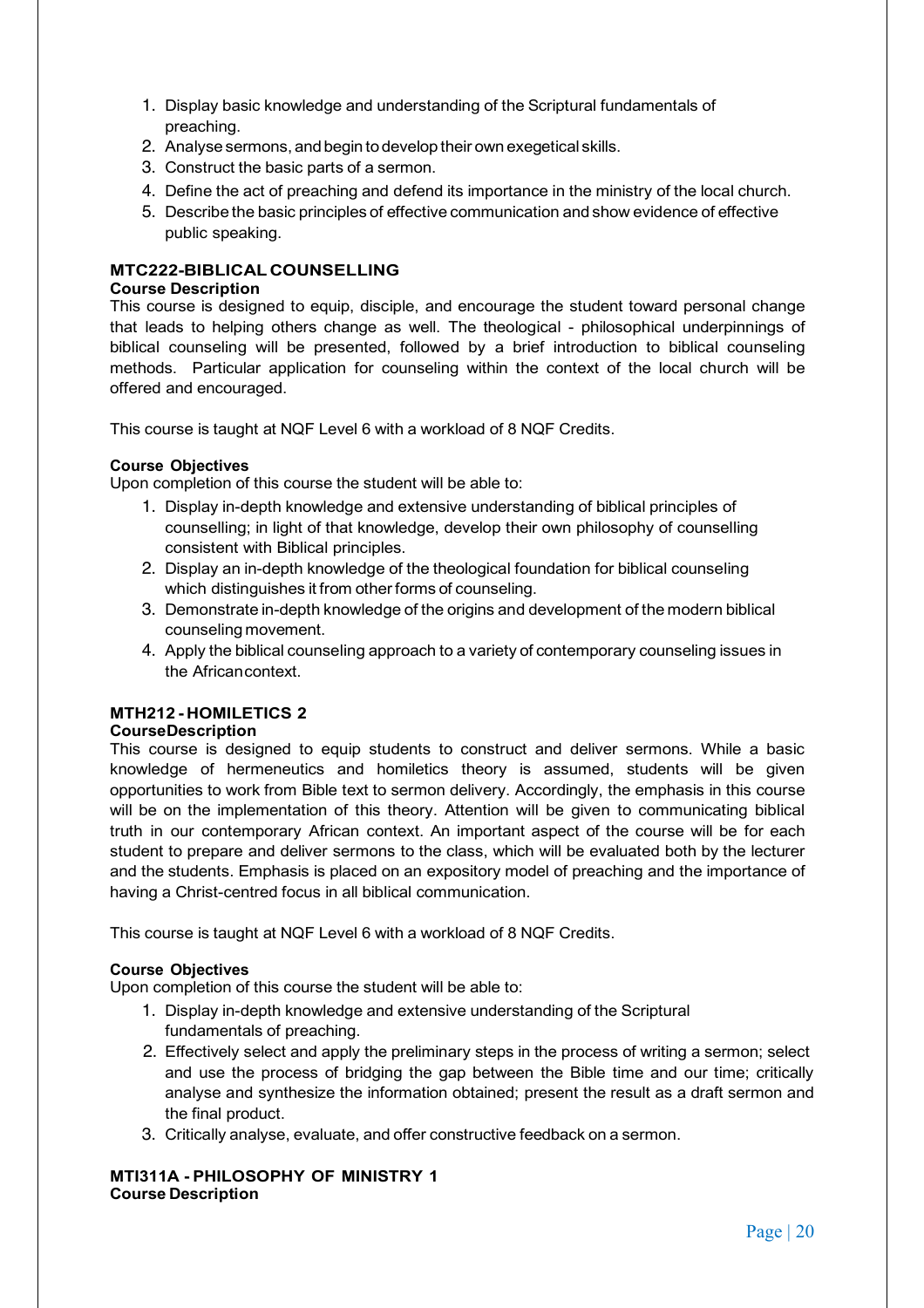This course will help students to articulate their individual approach to ministry and style of service by instilling biblical foundations of ministry; and presenting different philosophies of ministry that will inform and challenge their thinking about ministry.

This course is taught at NQF Level 7 with a workload of 4 NQF Credits.

#### **Course Objectives**

Upon completion of this course the student will be able to:

- 1. Criticallyanalyzeavarietyofministry styles.
- 2. Develop their own style of ministry.
- 3. Formulate practical ways to apply their newly-defined philosophy of ministry in their own ministry context.

#### **MTI321A - PHILOSOPHY OF MINISTRY 2**

#### **Course Description**

This course will help students to refine their individual approach to ministry and style of service by providing resources that inform and challenge their thinking about ministry; and by assisting them to articulate and evaluate their personal philosophy of ministry.

This course is taught at NQF Level 7 with a workload of 4 NQF Credits.

#### **Course Objectives**

Upon completion of this course the student will be able to:

- 1. Critically explain how their personal philosophy of ministry has been applied in practical ministry settings.
- 2. Articulate how their personal philosophy of ministry has developed as a result of recent ministry experience.

#### **MSM113 - MISSIONS, EVANGELISM & DISCIPLESHIP**

#### **Course Description**

This course is designed to teach the student to understand the church's evangelistic mission throughout church history and in the world. It will challenge students to think biblically about the theology and practice of Christ-centred witness, missions and discipleship as they investigate the full range of what it means to reach the unreached, both locally in Africa and globally, and how to properly disciple converts to the Christian faith.

This course is taught at NQF Level 5 with a workload of 12 NQF Credits.

#### **Course Objectives**

Upon completion of this course the student will be able to:

- 1. Display basic knowledge of the history of missions from the early church until the present era, especially as it relates to African and South African church history.
- 2. Display basic knowledge of the general landscape of the current missions movement, such as missions hot spots, persecuted countries, and unreached people groups.
- 3. Become familiar with the issues involved in life and calling as a missionary.
- 4. Describe the marks of a missions-minded church.
- 5. Explain the basic theological foundations and strategies for missions, evangelism and discipleship.

#### **MSM233-WORLDRELIGIONS**

#### **Course Description**

This course introduces students to the history, beliefs, and practices of various world religions and Christian cults. General characteristics of cults will be discussed and how they deviate from historic Christian doctrines.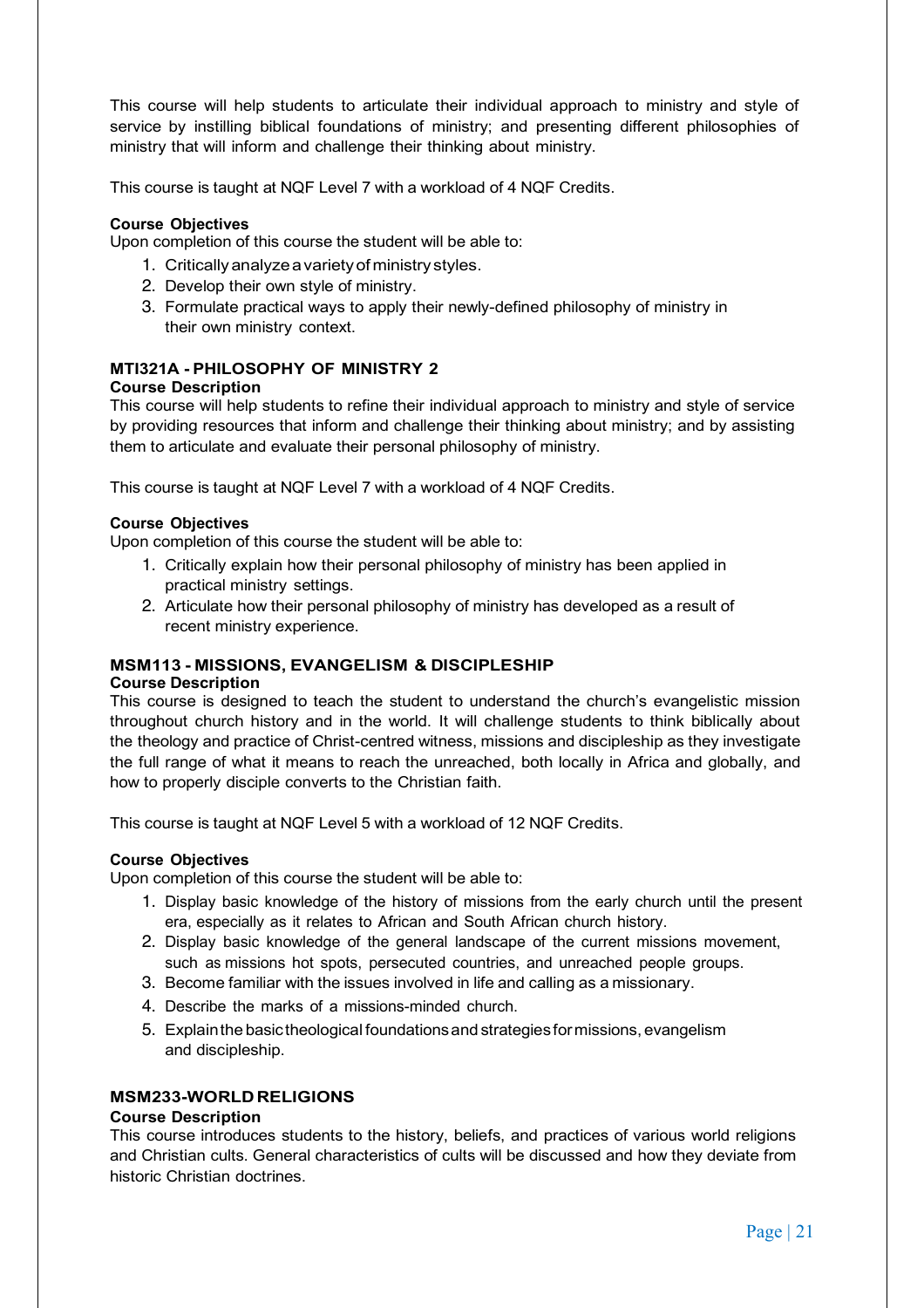This course is taught at NQF Level 6 with a workload of 12 NQF Credits.

#### **Course Objectives**

Upon completion of this course the student will be able to:

- 1. Display in-depth knowledge of the history, beliefs, characteristics, practices, authoritative texts, and demographics of the world religions and major cults, especially those currently in South Africa, with an understanding of how religions develop.
- 2. Display in-depth knowledge and understanding of the pros and cons of ecumenism, and to what extent Christians should cooperate with people of other faiths.
- 3. Critically engage with the adherents of other religions from the basis of historic Christian doctrines.

#### **MSM313 - CHURCH AND SOCIAL TRANSFORMATION Course Description**

This course is designed to teach the student to understand the world and the church's holistic mission in social transformation. Through readings, lectures, research, and fieldwork, this course will challenge students to research contemporary issues in missions to society and understand the application of faith to societal problems. The course will discuss imbalance, endemic poverty, corruption, good governance, African culture and worldview, disease, conflict resolution and reconciliation and the historical trajectories which have led to these concerns. Focus will be on African and South African contexts in particular. Students will also

This course is taught at NQF Level 6 with a workload of 12 NQF Credits.

research varied approaches which the church has taken to engage those issues.

#### **Course Objectives**

Upon completion of this course the student will be able to:

- 1. Develop a strategy for social transformation emerging from that faith-based foundation.
- 2. Display profound knowledge and critical understanding of acute societal problems in the South African and African contexts.
- 3. Evaluate the history of the church's mission to engage social concerns, especially as it relates to the African and South African context.
- 4. Develop a theological foundation and rationale for missions and social engagement.

#### **THE123 - THEOLOGICAL ETHICS 1**

#### **Course Description**

This course examines the questions of right and wrong from a biblical perspective. Alternative ethical options are briefly mentioned, while the principles involved in making Christian ethical decisions are examined from both Old and New Testaments. Contemporary social ethical problems are presented by student research and discussed by all. Global and local issues are also covered.

This course is taught at NQF Level 5 with a workload of 12 NQF Credits.

#### **Course Objectives**

- 1. Display basic knowledge of the discipline of Theological Ethics and the place of the Scriptures in ethical reflection.
- 2. Apply biblical principles to ethical issues in the African and South African contexts.
- 3. Apply the Scriptures to contemporary ethical problems.
- 4. Recognize the major ethical systems, their strengths and weaknesses.
- 5. Understand the difference between individual versus group ethics, situation ethics, secular versus Christian ethics, teleological versus deontological, and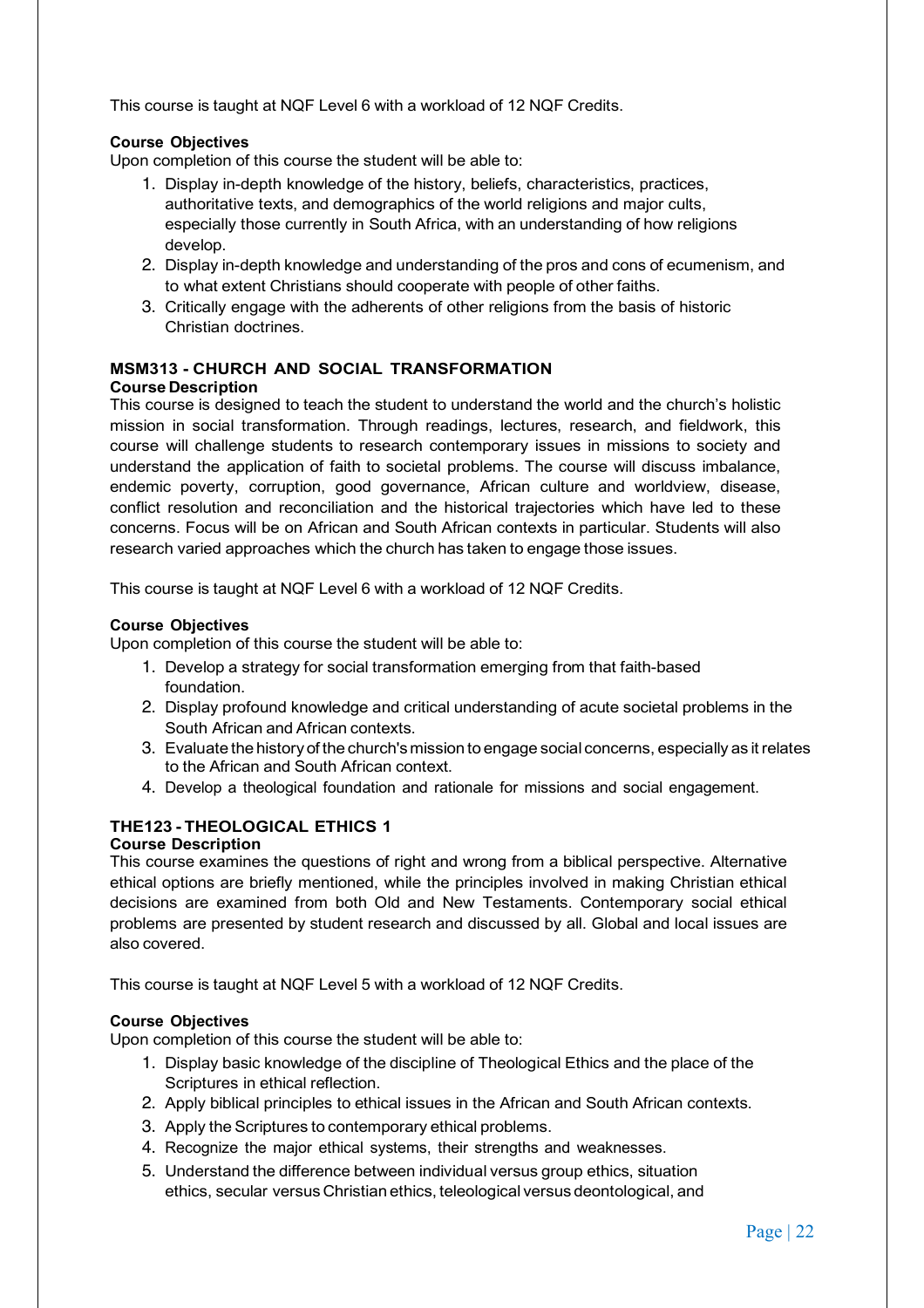various other ethical categories.

6. Understand the broad features of Old Testament and New Testament ethics.

#### **THH112 - HERMENEUTICS**

#### **CourseDescription**

This course is an introduction to hermeneutics – the interpretation of the Bible. It is designed to give students a general understanding of the Bible, its books, and the different types of literature used in it, while developing the skills to interpret the Bible effectively. It includes an historical survey of past methods and mistakes underlining the importance of the historical-grammatical approach.

This course is taught at NQF Level 5 with a workload of 8 NQF Credits.

#### **Course Objectives**

Upon completion of this course the student will be able to:

- 1. Display basic knowledge of biblical hermeneutics, with the ability to develop observational skills and recognise the various rules, basic genres, and approaches of biblical interpretation.
- 2. Understand and explain the pros and cons of various approaches to hermeneutics in the church's history.

#### **THS112 - THEOLOGY 1: SCRIPTURE**

#### **Course Description**

This course is an introduction to the discipline of theology and the doctrine of Scripture, or Bibliology. Topics include revelation, inerrancy, inspiration, the development of the canon of Scripture, illumination, and characteristics of Scripture.

This course is taught at NQF Level 5 with a workload of 8 NQF Credits.

#### **Course Objectives**

Upon completion of this course the student will be able to:

- 1. Display basic knowledge of the doctrine of Scripture and related topics such a revelation, the Spirit's role in inspiration and illumination, and various Bible translation theories.
- 2. Display basic knowledge of the development of the New Testament Scriptures to its present canonical form.
- 3. Define 'theology', explaining the nature and task, division and necessity, of theological disciplines and their relationship to philosophy.

#### **THS213-THEOLOGY 2:THE TRINITY 1 CourseDescription**

This course explores the topic of theology proper (the study of God), covering the Trinity, the attributes of God, rational proofs for his existence, his will, providence and creation, election, and related topics. Angels, demons, and Satan will also be covered in this course, as well as an introduction to the deity of Christ. As with all doctrine courses, these topics are explored along biblical, historical, and systematic lines.

This course is taught at NQF Level 6 with a workload of 12 NQF Credits.

#### **Course Objectives**

- 1. Display in-depth knowledge of the history of interpretation regarding the doctrine of the Trinity as it pertains to God's attributes, character, self-revelation, will, election, and providence, and how these impinge practically upon Christians today.
- 2. Critically explain the key issues relating to the doctrines of Satan, angels, and demons, addressing these matters from different perspectives.
- 3. Provide biblical, historical, and theological reasons for why the Church declares Jesus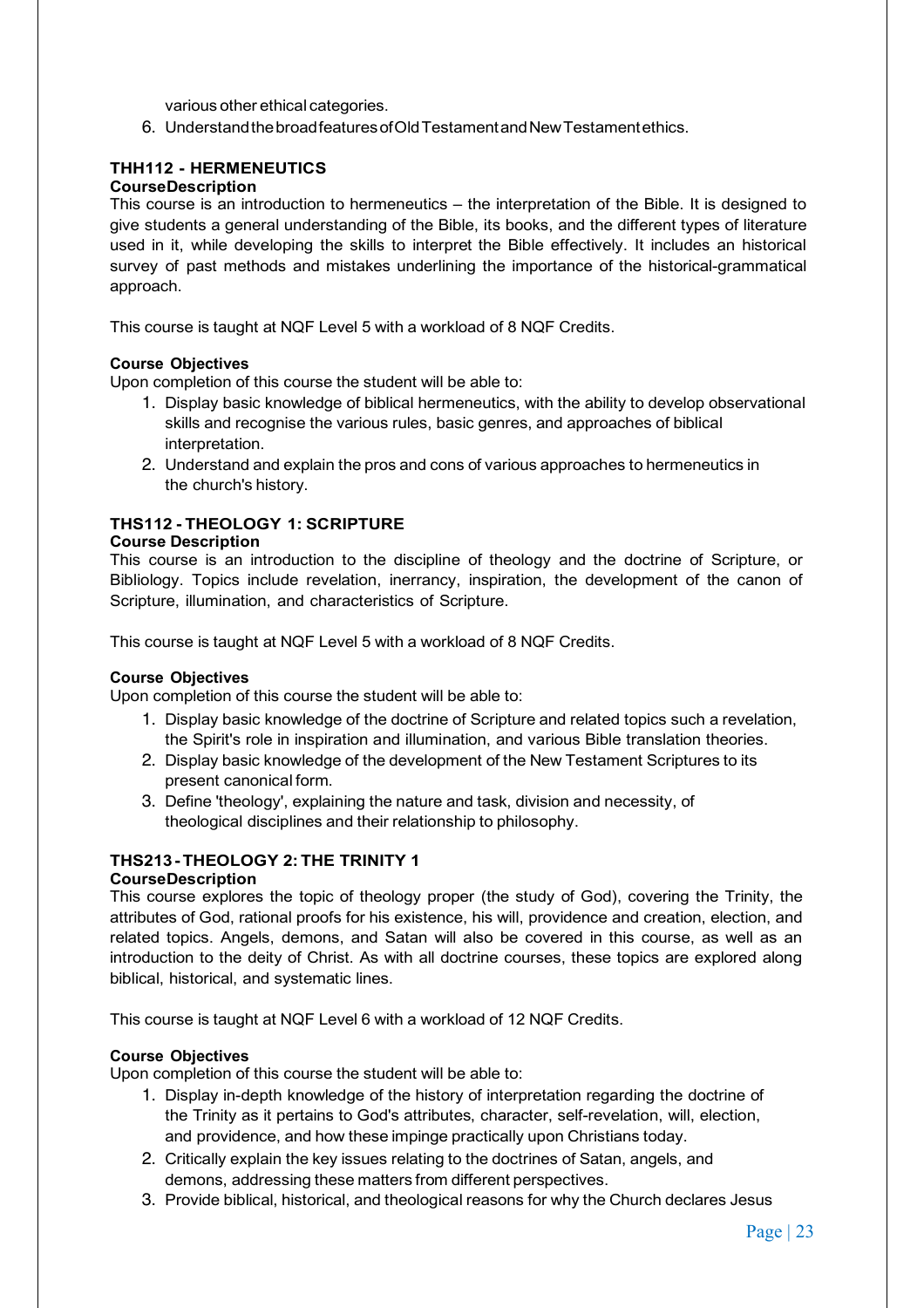to be fully God and fully human.

#### **THS223-THEOLOGY 3:THE TRINITY 2**

#### **CourseDescription**

This course is a continuation of the study of the Trinity, specifically dealing with the doctrine of Christ (Christology) and the doctrine of the Holy Spirit (Pneumatology). The work of Christ, theories on the atonement, his resurrection and ascension, and the offices of Christ will be studied. The Person and Work of the Holy Spirit will be covered in detail, including such topics as personhood, deity, gifts, and work of sanctification. As with all doctrine courses, these topics are explored along biblical, historical, and systematic lines.

This course is taught at NQF Level 6 with a workload of 12 NQF Credits.

#### **Course Objectives**

Upon completion of this course the student will be able to:

- 1. Display in-depth knowledge of the history of interpretation regarding the doctrine of Christ as these pertain to the person and work of Jesus, his resurrection and ascension, and how he fulfills the Old Testament offices of prophet, priest, and king.
- 2. Display in-depth knowledge of important past and present opinions concerning the doctrine of the Holy Spirit as these pertain to the gifts, fruit, baptism, personhood, and deity of the Spirit.
- 3. Verbalise practical implications for the above doctrines in the life of Christians today.

#### **THE323 - THEOLOGICAL ETHICS 2**

#### **Course Description**

This course builds on Theological Ethics 1 and continues to investigate various ethical options and principles involved in making Christian ethical decisions, with an emphasis on how to effectively argue for those principles in a secular society.

This course is taught at NQF Level 7 with a workload of 12 NQF Credits.

#### **Course Objectives**

Upon completion of this course the student will be able to:

- 1. Collect and select information effectively, and evaluate it critically in light of existing knowledge so as to lay down guidelines on the establishment of their own Christian foundation for ethical action.
- 2. Critically apply biblical principles to key ethical issues in the African and South African contexts.
- 3. Demonstrate the ability to discern the validity or invalidity of arguments and lines of reasoning, and to identify underlying analogies, presuppositions, and assumptions.
- 4. Display profound and systematic understanding of the theoretical foundation of Christian Ethics.

#### **THS313 - THEOLOGY 4: MAN, SIN & SALVATION**

#### **CourseDescription**

This course covers the systematic areas of doctrine of humanity (Anthropology), doctrine of sin (Hamartiology), and doctrine of salvation (Soteriology). The origin and constitution of human beings, the consequences of the Fall, the effect of sin on humans and their relationships, personal salvation, the Holy Spirit's role in salvation, election, justification, security, and the blessings of salvation are studied in detail. As with all doctrine courses, these topics are explored along biblical, historical, and systematic lines.

This course is taught at NQF Level 7 with a workload of 12 NQF Credits.

#### **Course Objectives**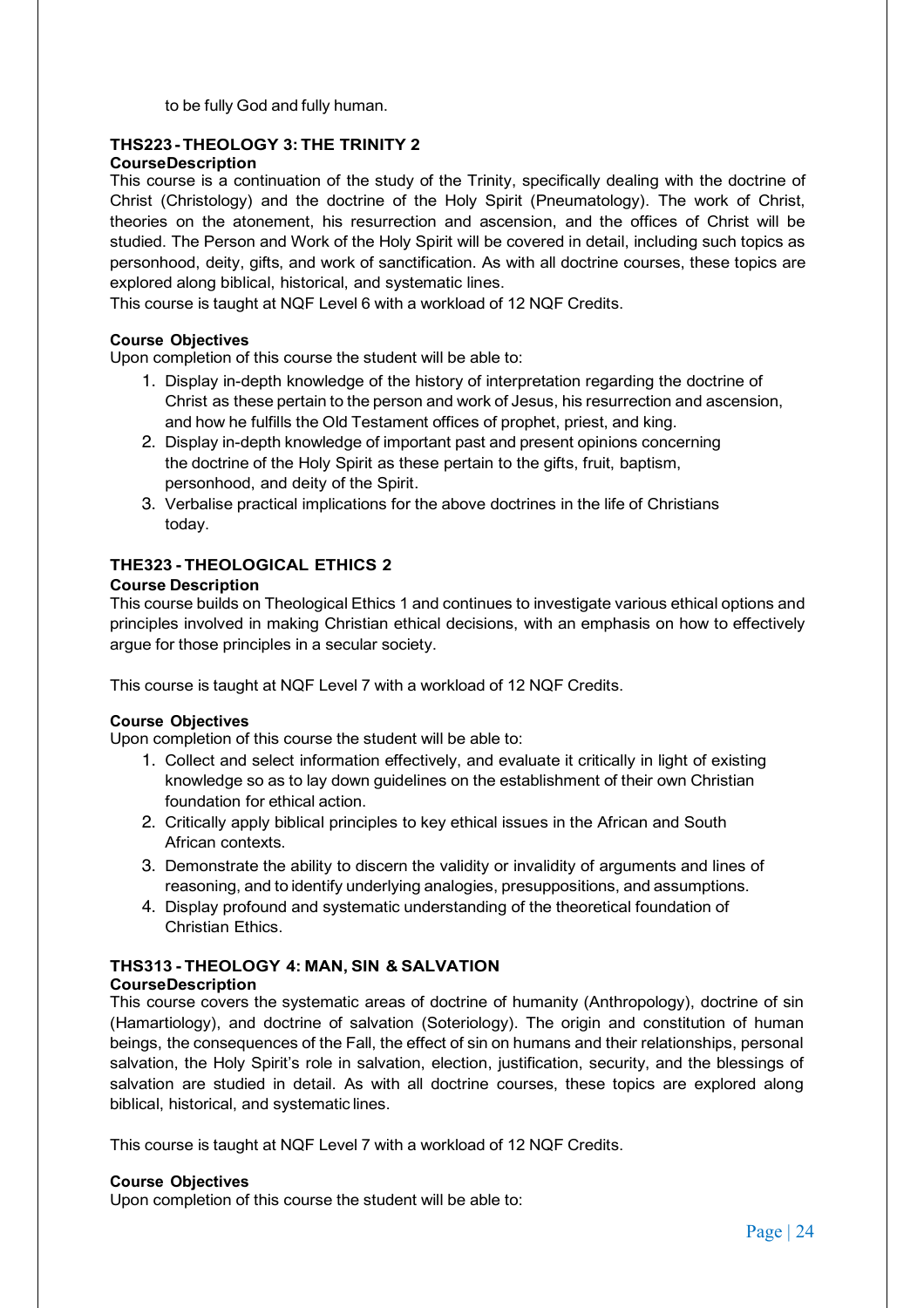- 1. Display profound knowledge and critical understanding of the history of interpretation regarding the doctrines of humanity and sin as these pertain to issues such as the constitution and origin of human beings, what it means to be made in the image of God, the effect of Adam's sin on humanity, and the key Greek and Hebrew terms from Scripture used to describe these doctrines.
- 2. Display profound knowledge and critical understanding of the history of interpretation regarding the doctrine of salvation as these pertain to issues such as redemption, regeneration, adoption, justification, election, grace, freewill, and other 'steps of salvation,' and how these are articulated in different Christian traditions as compared to traditional African conceptions.
- 3. Critically apply this knowledge to develop practical implications for the above doctrines in the life of Christians today, especially as they relate to various options concerning the afterlife.

#### **THS323 - THEOLOGY 5: ECCLESIOLOGY & ESCHATOLOGY Course Description**

This course covers the Systematic areas of doctrine of the church (Ecclesiology) and doctrine of last things or end times (Eschatology). Important ecclesiastical matters such as church government, the sacraments, the relationship between the Church and Israel, metaphors for the Church, offices and marks of the Church, and other matters will be explored. How these matters relate to the expected return of Christ, and the various schools of thought on the last things, will also be examined. As with all doctrine courses, these topics are explored along biblical, historical, and systematic lines.

This course is taught at NQF Level 7 with a workload of 12 NQF Credits.

#### **Course Objectives**

- 1. Display profound knowledge and critical understanding of the history of interpretation regarding the doctrine of the church as it pertains to issues such as the government, offices, sacraments, membership, discipline, and biblical metaphors for the Church, especially in light of how the Church relates to the Kingdom of God and Israel.
- 2. Display profound knowledge and critical understanding of the history of interpretation regarding the doctrine of the 'last things' as it pertains to issues such as the Second Coming of Christ, the future judgment and resurrection, various views on hell and the millennium, and what is meant by a new heaven and new earth.
- 3. Critically apply this knowledge to develop practical implications for the above doctrines in the life of Christians today.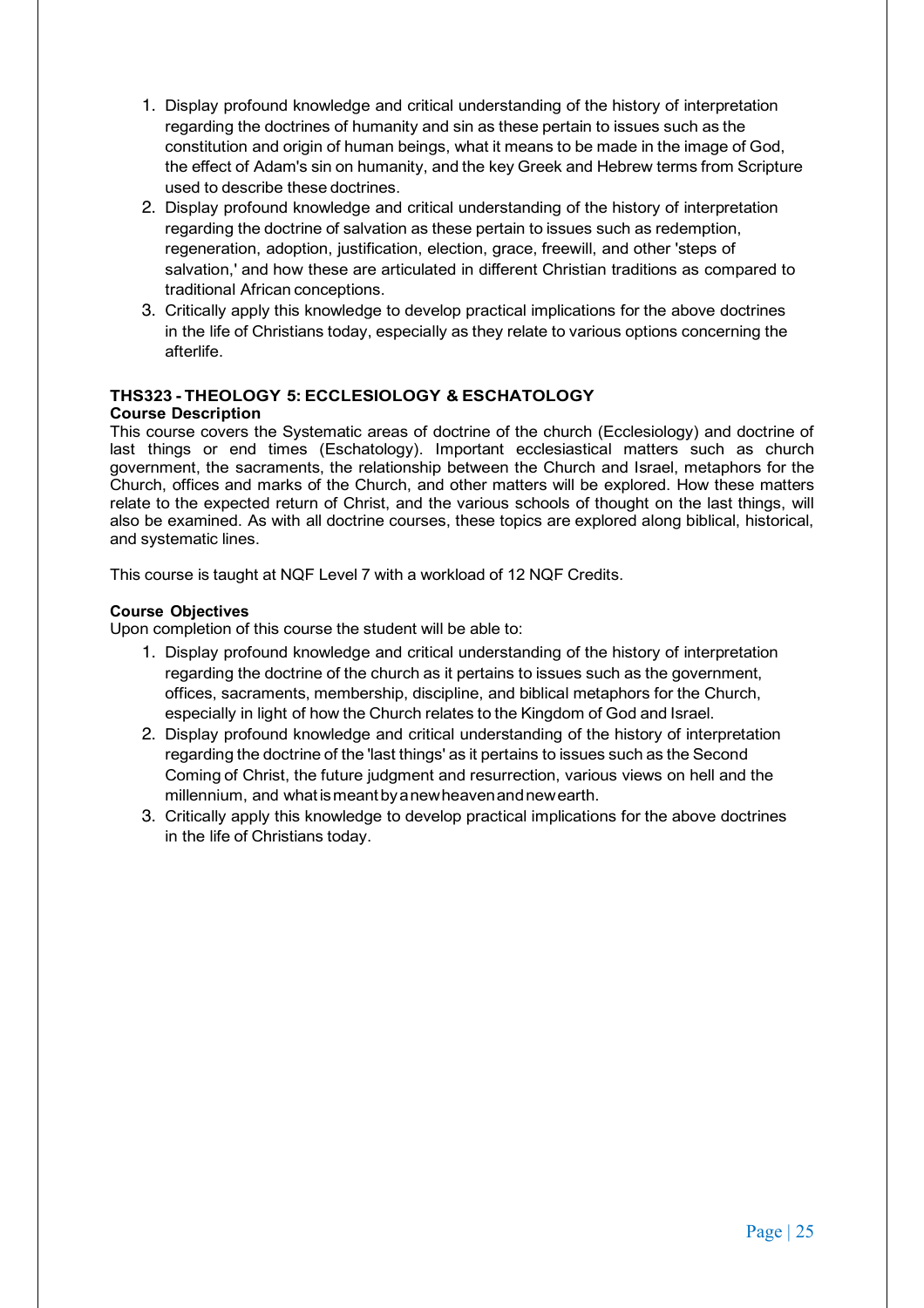

### **ENROLMENT CONTRACT**

Identity/Passport Number:. . . . . . . . . . . . . . . . . . . . . . . . . . . . . . .

I, \_\_\_\_\_\_\_\_\_\_\_\_\_\_\_\_\_\_\_\_\_\_\_\_\_\_\_\_\_\_\_\_\_\_\_\_\_\_\_\_\_\_\_\_\_\_\_\_\_\_\_\_\_ ,

declare that, to the best of my knowledge, all the particulars supplied by me in the College application form are true, complete and correct.

If I am offered a place at College:

- 1. I undertake to comply with the rules and regulations, including the disciplinary rules, of the Bible Institute of South Africa including any amendments thereof as published from time to time and to acquaint myself with all the provisions thereof.
- 2. I undertake to acquaint myself with the rules and regulations applicable to the programme for which I am enrolling, including the rules regarding the payment of fees.
- 3. I undertake to inform the Registrar immediately if I withdraw from my course of studies.
- 4. I accept that if I withdraw from my course of studies at any time that no cancellation or reduction of fees is applicable and I will remain liable for payment of all fees due.
- 5. I undertake that I will not hold BISA liable nor make any claim against the College for any compensation and/or expenses incurred or damages suffered as a result or in respect of any injury to me or illness or my death, irrespective of whether any such damages, injury or death may have been attributable to any degree of negligence on the part of BISA or one or more of its employees or any other person for whose actions it might, but for this undertaking, have been responsible.

Signature of applicant the contract of the state of  $\Box$  Date  $\Box$ 

### **Herein assisted as may be necessary while the applicant is still under the age of twenty-one years**:

I, the undersigned, hereby acknowledge myself to be jointly and separately responsible for monies which the above-mentioned applicant may at any stage by owing to the Bible Institute of South Africa in terms of the agreement as set out above, including any change thereto.

Signature **Example 20** and 20 and 20 and 20 and 20 and 20 and 20 and 20 and 20 and 20 and 20 and 20 and 20 and 20 and 20 and 20 and 20 and 20 and 20 and 20 and 20 and 20 and 20 and 20 and 20 and 20 and 20 and 20 and 20 and